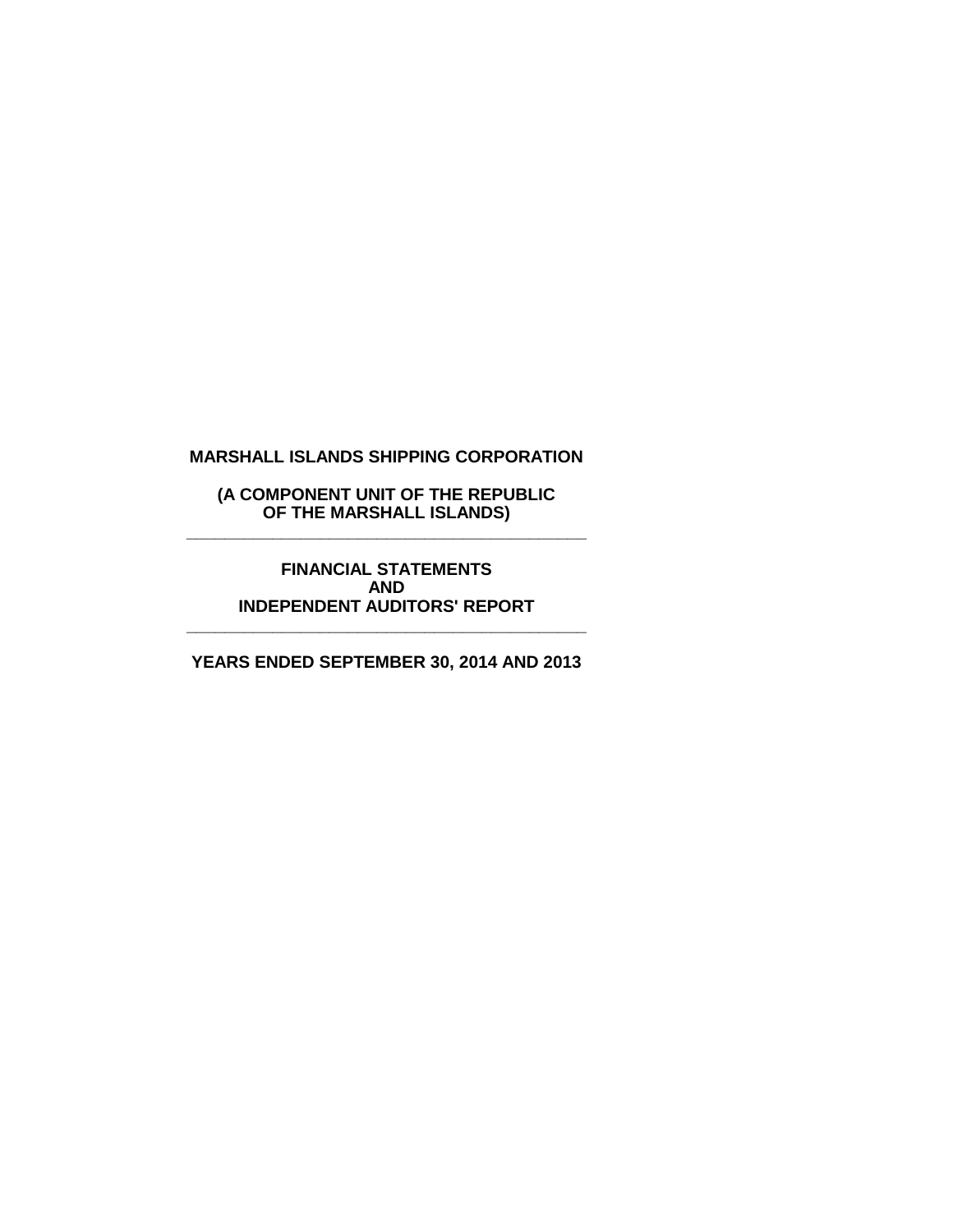## **MARSHALL ISLANDS SHIPPING CORPORATION (A COMPONENT UNIT OF THE REPUBLIC OF THE MARSHALL ISLANDS)**

## Years Ended September 30, 2014 and 2013 Table of Contents

|      |                                                                                                                                                                                                                                    | Page No.             |
|------|------------------------------------------------------------------------------------------------------------------------------------------------------------------------------------------------------------------------------------|----------------------|
| L.   | INDEPENDENT AUDITORS' REPORT                                                                                                                                                                                                       | 1                    |
| Ш.   | MANAGEMENT'S DISCUSSION AND ANALYSIS                                                                                                                                                                                               | 3                    |
| III. | <b>FINANCIAL STATEMENTS:</b>                                                                                                                                                                                                       |                      |
|      | <b>Statements of Net Position</b><br>Statements of Revenues, Expenses and Changes in Net Position<br><b>Statements of Cash Flows</b><br><b>Notes to Financial Statements</b>                                                       | 11<br>12<br>13<br>14 |
| IV.  | INDEPENDENT AUDITORS' REPORT ON COMPLIANCE WITH<br><b>LAWS AND REGULATIONS</b>                                                                                                                                                     |                      |
|      | Independent Auditors' Report on Internal Control Over Financial<br>Reporting and on Compliance and Other Matters Based on an<br>Audit of Financial Statements Performed in Accordance with<br><b>Government Auditing Standards</b> | 21                   |
|      | Schedule of Findings and Responses                                                                                                                                                                                                 | 23                   |
|      | Unresolved Prior Year Findings                                                                                                                                                                                                     | 30                   |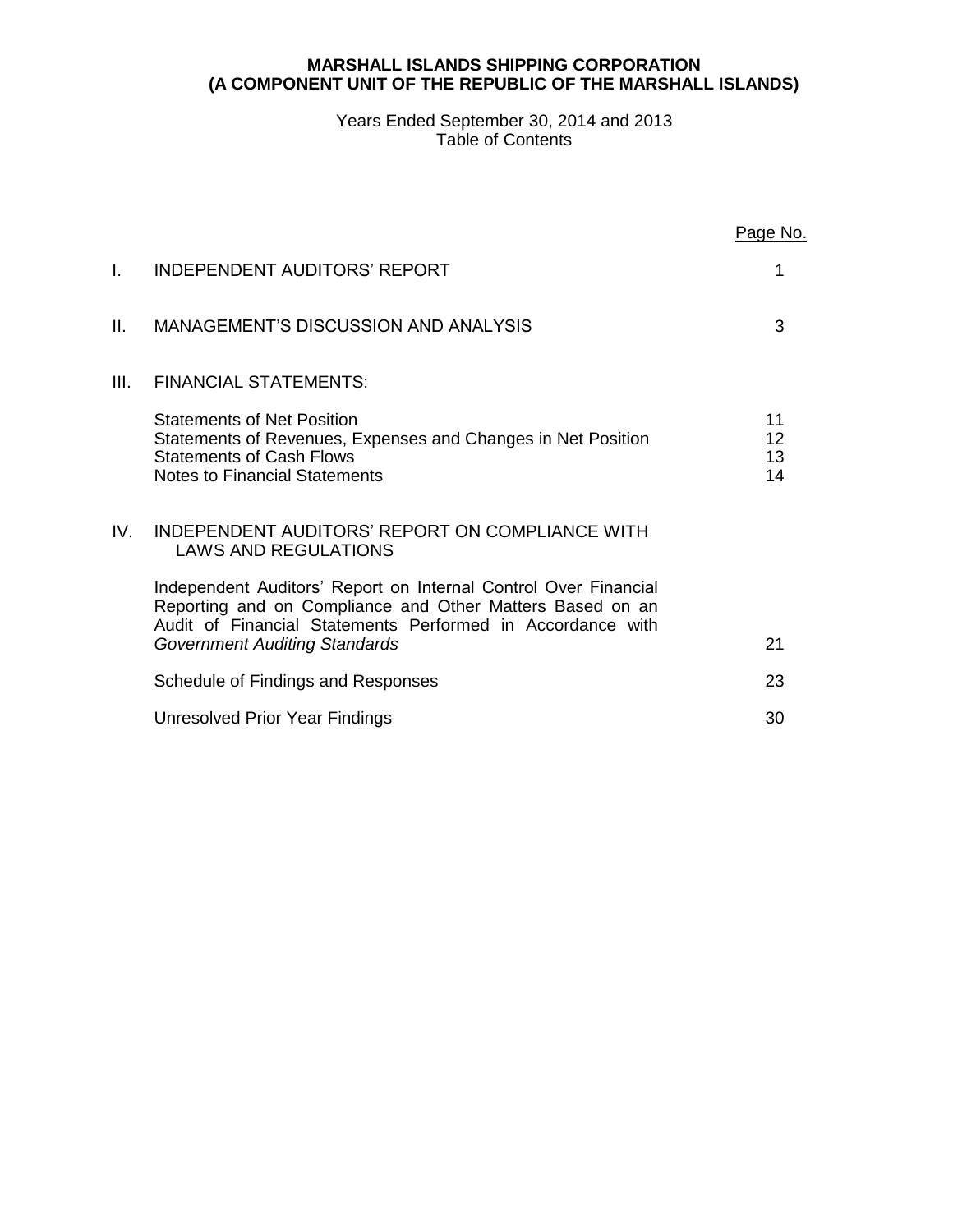

Deloitte & Touche LLP 361 South Marine Corps Drive Tamuning, GU 96913-3911 USA

Tel: (671)646-3884 Fax: (671)649-4932 www.deloitte.com

# **INDEPENDENT AUDITORS' REPORT**

Board of Directors Marshall Islands Shipping Corporation:

### **Report on the Financial Statements**

We have audited the accompanying financial statements of the Marshall Islands Shipping Corporation (MISC), a component unit of the Republic of the Marshall Islands, which comprise the statements of net position as of September 30, 2014 and 2013, and the related statements of revenues, expenses and changes in net position and of cash flows for the years then ended, and the related notes to the financial statements.

### *Management's Responsibility for the Financial Statements*

Management is responsible for the preparation and fair presentation of these financial statements in accordance with accounting principles generally accepted in the United States of America; this includes the design, implementation, and maintenance of internal control relevant to the preparation and fair presentation of financial statements that are free from material misstatement, whether due to fraud or error.

#### *Auditors' Responsibility*

Our responsibility is to express an opinion on these financial statements based on our audits. We conducted our audits in accordance with auditing standards generally accepted in the United States of America and the standards applicable to financial audits contained in *Government Auditing Standards,* issued by the Comptroller General of the United States. Those standards require that we plan and perform the audit to obtain reasonable assurance about whether the financial statements are free from material misstatement.

An audit involves performing procedures to obtain audit evidence about the amounts and disclosures in the financial statements. The procedures selected depend on the auditor's judgment, including the assessment of the risks of material misstatement of the financial statements, whether due to fraud or error. In making those risk assessments, the auditor considers internal control relevant to the entity's preparation and fair presentation of the financial statements in order to design audit procedures that are appropriate in the circumstances, but not for the purpose of expressing an opinion on the effectiveness of the entity's internal control. Accordingly, we express no such opinion. An audit also includes evaluating the appropriateness of accounting policies used and the reasonableness of significant accounting estimates made by management, as well as evaluating the overall presentation of the financial statements.

We believe that the audit evidence we have obtained is sufficient and appropriate to provide a basis for our audit opinion.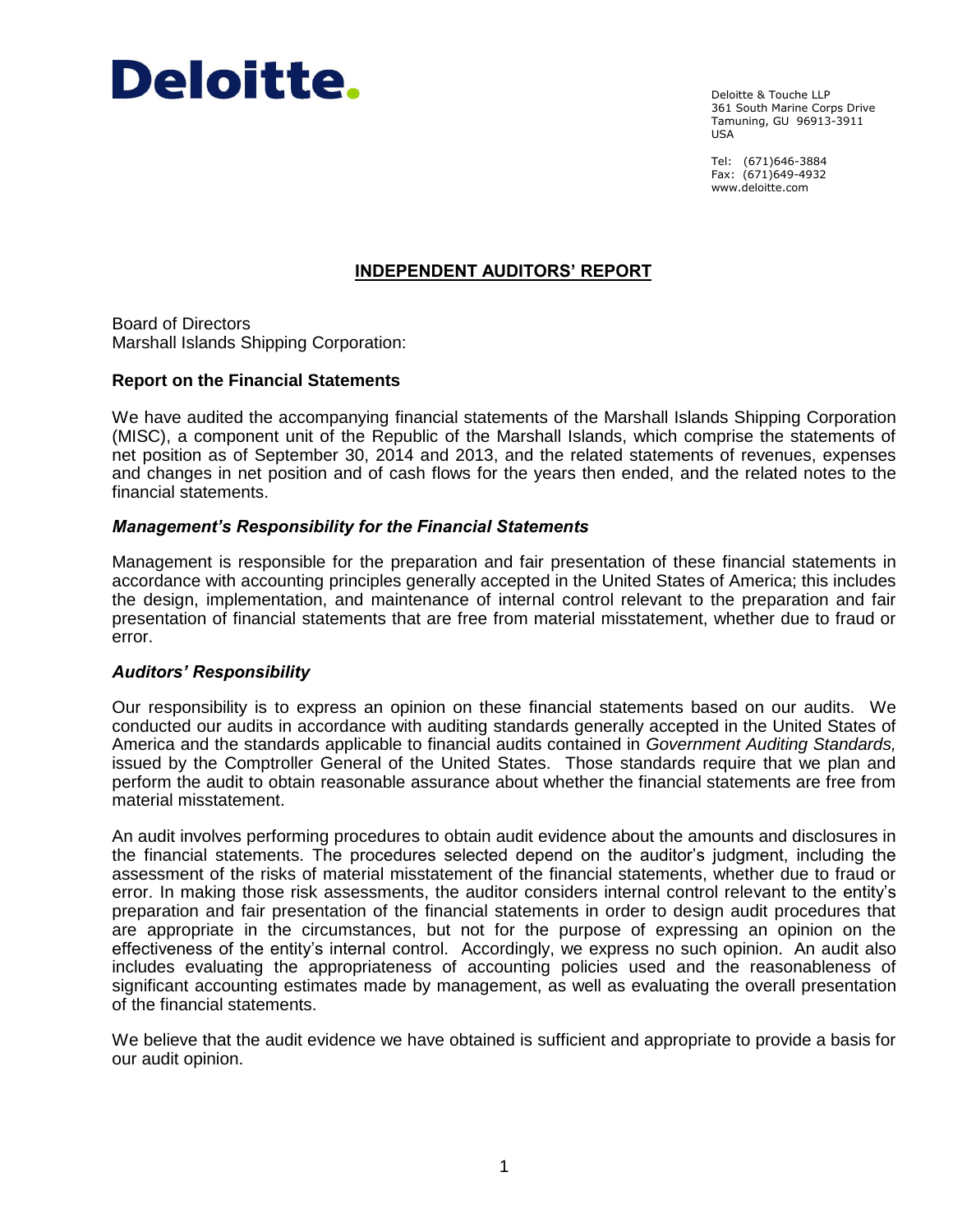# *Opinion*

In our opinion, the financial statements referred to above present fairly, in all material respects, the financial position of the Marshall Islands Shipping Corporation as of September 30, 2014 and 2013, and the results of its operations and its cash flows for the years then ended in accordance with accounting principles generally accepted in the United States of America.

# *Other Matters*

## *Required Supplementary Information*

Accounting principles generally accepted in the United States of America require that the management's discussion and analysis on pages 3 to 10 be presented to supplement the financial statements. Such information, although not a part of the financial statements, is required by the Governmental Accounting Standards Board who considers it to be an essential part of financial reporting for placing the financial statements in an appropriate operational, economic, or historical context. We have applied certain limited procedures to the required supplementary information in accordance with auditing standards generally accepted in the United States of America, which consisted of inquiries of management about the methods of preparing the information and comparing the information for consistency with management's responses to our inquiries, the financial statements, and other knowledge we obtained during our audit of the financial statements. We do not express an opinion or provide any assurance on the information because the limited procedures do not provide us with sufficient evidence to express an opinion or provide any assurance.

# **Other Reporting Required by** *Government Auditing Standards*

In accordance with *Government Auditing Standards*, we have also issued our report dated July 9, 2015, on our consideration of MISC's internal control over financial reporting and on our tests of its compliance with certain provisions of laws, regulations, contracts, and grant agreements and other matters. The purpose of that report is to describe the scope of our testing of internal control over financial reporting and compliance and the results of that testing, and not to provide an opinion on internal control over financing reporting or on compliance. That report is an integral part of an audit performed in accordance with *Government Auditing Standards* in considering MISC's internal control over financial reporting and compliance.

deloite NacheLLP

July 9, 2015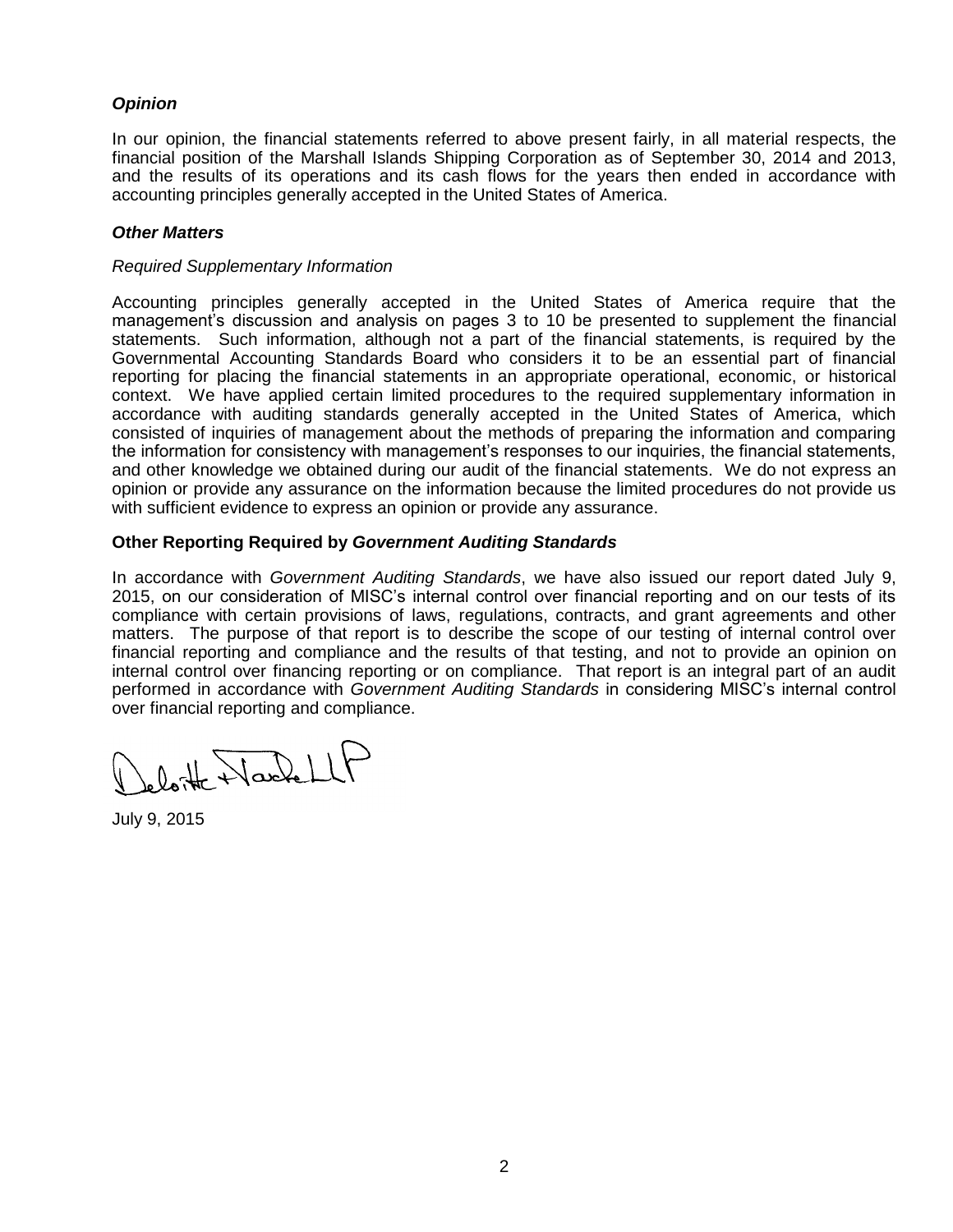Management's Discussion and Analysis September 30, 2014 and 2013

Marshalls Islands Shipping Corporation (MISC) herewith presents a discussion and analysis of the company's financial performance for the financial year ended 30<sup>th</sup> September 2014. It is to be read in conjunction with the financial statements following this section.

# **FINANCIAL HIGHLIGHTS**

MISC's net position at the end of the fiscal year 2014 was \$224,931 compared to net position of \$135,699 in 2013. The increase in net positon from 2013 to 2014 is a positive indicator of the stabilization of MISC operations.

In 2014, MISC increased its shipping fleet from three (3) to five (5) with the donation of two (2) new shipping vessels from the government of Japan. The building of the two new shipping vessels, one of which is a landing craft, was completed and delivered to MISC in November 2013.

MISC's total net operating revenue was increased significantly by \$626,835 (61%) from \$1,032,368 in 2013 compared to \$1,659,203 in 2014. As expected, MISC's net operating revenues increased significantly with the increase of MISC's shipping fleet size. Along with the two new ships and the ongoing efforts to provide relief to the outer islands affected by the drought disaster declared by RepMar in June and July 2013, charter revenue has been the primary driver for the increases in operating revenues for MISC. MISC's charter revenue increased significantly by \$790,046 (525%) from \$150,551 in 2013 to \$940,597 in 2014. With the exception of passenger revenues, the increase in charter revenues has had a negative impact to MISC's other operating revenues. MISC's cargo revenues decreased by \$36,444 (7%) to \$485,324 in 2014 compared to \$521,768 in 2013. MISC's ship sales revenue decreased by \$38,299 (17%) to \$180,860 in 2014 compared to \$219,159 in 2013. Other revenue sources decreased by \$27,621 (49%) to \$28,895 in 2014 compared to \$56,516 in 2013. MISC's passenger revenue increased by \$15,462 (15%) from \$101,401 in 2013 to \$116,863 in 2014.

Total operating expenses increased from 2013 to 2014. Total operating expenses were \$2,869,028 in 2014 compared to \$2,032,030 in 2013. Overall, MISC increased its total operating expenses by \$836,998 (41%). Personnel and petroleum, oil, and lube (POL) expenses continue to remain as MISC's leading operational expenses. Up until 2014, MISC's recurrent expenditure for the salary and wage bill was on a declining trend. With the two new shipping vessels, it was expected that operating expenses would have increased accordingly. Salaries, wages and benefit expenses were reduced by \$68,075 (8%) from \$838,263 in 2012 to \$770,188 in 2013 but increased significantly by \$280,395 (36%) to \$1,050,583 in 2014. POL expenses have been on the rise with the increase in field and charter trips completed. With the two new shipping vessels donated by Japan, POL expenses increased by \$82,519 (26%) from \$314,021 in 2012 to \$396,540 in 2013 and increased significantly by \$339,029 (85%) to \$735,569.

MISC's operating loss increased by \$210,163 (21%) from an operating loss of \$999,662 in 2013 compared to an operating loss of \$1,209,825 in 2014. Although MISC has maintained its efforts to reduce its operating expenses, MISC will continue to operate at a loss of approximately \$1M to \$1.5M annually based on the current tariff rate structure that has been in place since the early 1980's.

MISC continues to depend on subsidies from RepMar, which accounts for approximately 43% of MISC's source of operating and non-operating revenues during 2014. The subsidy received from RepMar in 2014 did not include the funding to support the Shipping Vessel Repairs and Maintenance Act. In 2013, the subsidies from RepMar accounted for approximately 54% of MISC's source of operating and non-operating revenues. The 2013 subsidy included the funding to support the Shipping Vessel Repairs and Maintenance Act. Without the approval of RepMar to allow the management of MISC to increase its tariff rates, it is expected that MISC will always operate at a loss and its future sustainability will continue to be a burden on RepMar.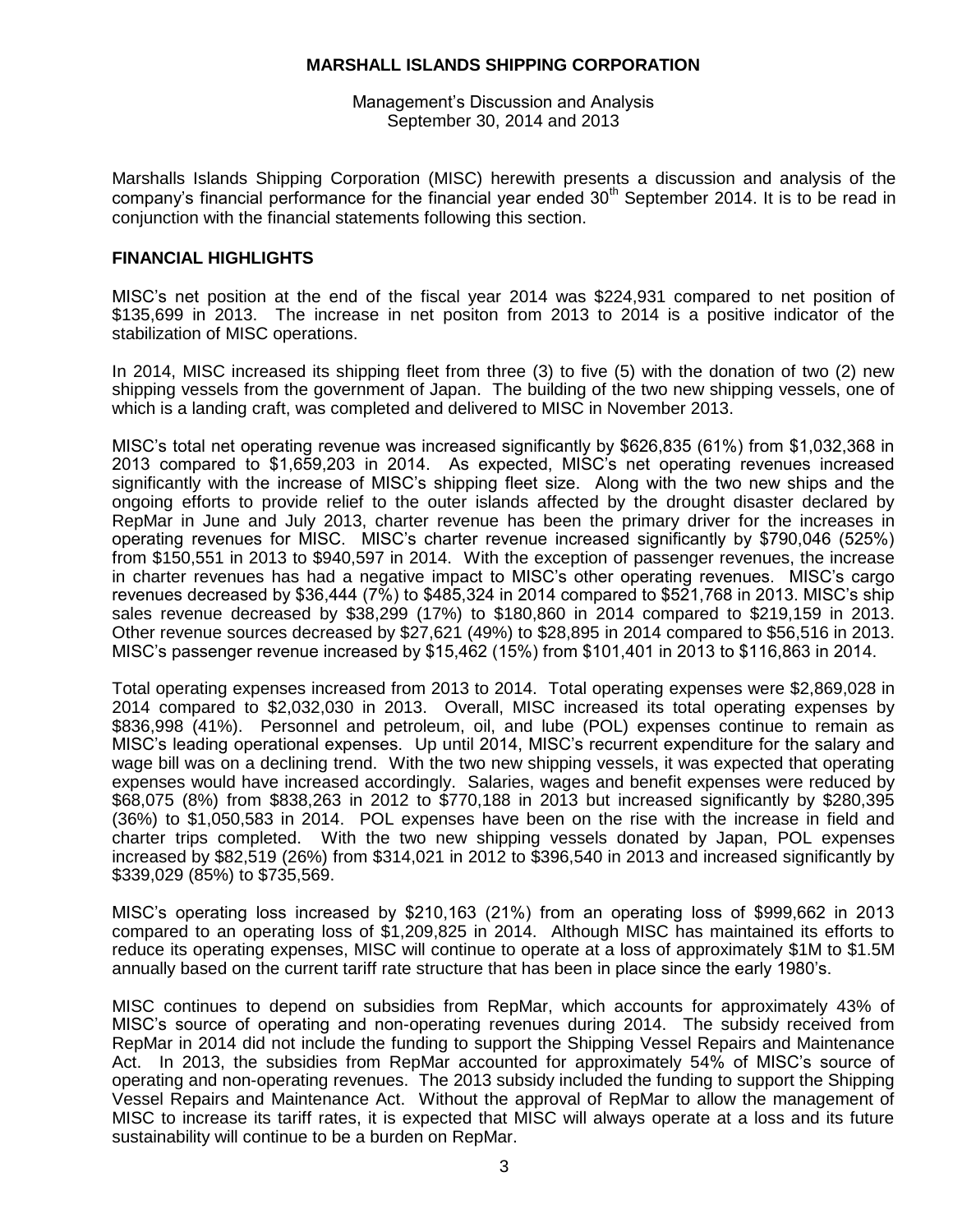Management's Discussion and Analysis, Continued September 30, 2014 and 2013

# **FINANCIAL ANALYSIS OF MISC**

The Statement of Net Position and the Statement of Revenues, Expenses and Changes in Net Position provide an indication of MISC's financial condition. MISC's net position reflects the difference between total assets and total liabilities. An increase in net position over time normally indicates an improvement in financial condition. As illustrated in the figures below, MISC's net position increased for the year ended 30<sup>th</sup> September 2014.

The Summary Statement of Net Position for MISC is presented below:

|                                  | 2014               | 2013      | 2012          |
|----------------------------------|--------------------|-----------|---------------|
| Current and other assets         | 450,275<br>S.      | \$448,217 | 173,749<br>\$ |
| Capital assets                   | 242,444            | 69,295    | 127,034       |
| Total assets                     | 692,719            | 517,512   | 300,783       |
| <b>Current liabilities</b>       | 467,788            | 381,813   | 390,827       |
| <b>Total liabilities</b>         | 467,788            | 381,813   | 390,827       |
| Net position:                    |                    |           |               |
| Net investment in capital assets | 242,444            | 69,295    | 127,034       |
| Unrestricted                     | (17, 513)          | 66,404    | (217,078)     |
| Total net position               | <u> \$ 224,931</u> | \$135,699 | (90,044)      |

Total assets increased from \$300,783 in 2012 to \$517,512 in 2013, and increased further to \$692,719 in 2014. The increase in total assets by \$216,729 (72%) from 2012 to 2013 is driven primarily by a significant increase in total net receivables by \$190,448 (289%) from \$65,978 in 2012 to \$256,426 in 2013. In June 2013, RepMar declared a state of disaster for the northern atolls affected by drought. The increase in net receivables reflects the charter trips provided by MISC to support the ongoing disaster relief efforts. In 2014, total assets increased further by \$175,207 (34%) primarily due to a significant increase in capital assets with the acquisition of vehicles including utility flatbeds.

Net capital assets decreased from \$127,034 in 2012 to \$69,295 in 2013 and increased significantly to \$242,444 in 2014. In 2013, net capital assets decreased significantly by \$57,739 (45%) as a result of the annual depreciation charge of \$61,174 offset by the purchase of motorboats in the amount of \$3,435. In 2014, net capital assets increased significantly by \$173,149 (250%) with the purchase of equipment, vehicles, and motorboats in the total amount of \$245,087 offset by the annual depreciation amount of \$71,938. The dry dock repairs extending the life span of the vessels are currently being treated as a direct expense provided the shipping vessel asset have yet to be transferred to MISC as required under the Public Law 2005-41. Public Law 2005-41 established the MISC and authorized all movable and immovable property of the shipping services under the Ministry of Transportation and Communication be vest absolutely in MISC.

Total liabilities were stable in 2012 and 2013 at \$390,827 and \$381,813, respectively. In 2014, total liabilities increased by \$85,975 (23%) to \$467,788. Total liabilities of \$296,217 (63%) in 2014 represent amounts due to RepMar related parties, including RMI Ports Authority (RMIPA). MISC rents warehouse and storage space from RMIPA but is not currently able to service the obligation due to cash flow constraints.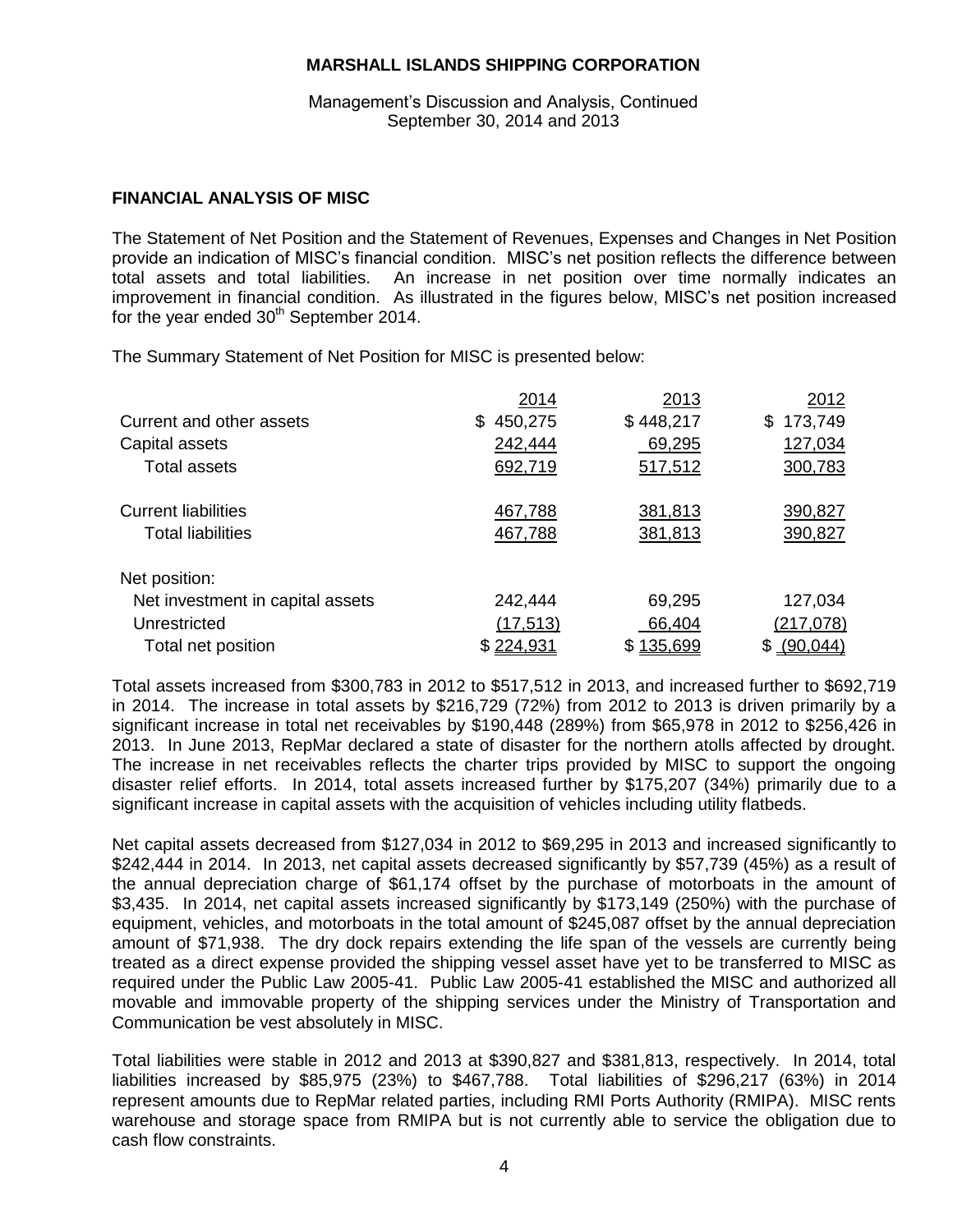Management's Discussion and Analysis, Continued September 30, 2014 and 2013

Refer to note 4 to the accompanying financial statements for additional information relating to capital assets.

A summary of MISC's Statement of Revenues, Expenses and Changes in Net Position is presented below:

|                                                | 2014                     | 2013                   | <u>2012</u>                |
|------------------------------------------------|--------------------------|------------------------|----------------------------|
| Revenue:<br>Operating revenue                  | 1,659,203<br>S           | 1,032,368<br>S         | 841,608<br>S               |
| Expenses:<br>Operating expenses                | 2,869,028                | 2,032,030              | 2,007,138                  |
| <b>Operating loss</b><br>Nonoperating revenues | (1,209,825)<br>1,299,057 | (999,662)<br>1,225,405 | (1, 165, 530)<br>1,396,335 |
| Change in net position                         | 89,232                   | \$<br>225,743          | 230,805                    |

The Statements of Revenue, Expenses and Changes in Net Position identify the various revenue and expense items that contributed to the change in net position. MISC's total operating revenue increased by \$190,760 (23%) to a total of \$1,032,368 in 2013 compared to \$841,608 in 2012. In 2014, MISC's total operating revenue increased further by \$626,835 (61%) to a total of \$1,659,203. The major factors contributing to the increase in operating revenue for 2014 is driven by two factors. With the State of Drought Disaster Declaration issued by RepMar in June and July 2013, ongoing relief efforts resulted in the increase in MISC chartering revenue. In addition, RepMar received two new shipping vessels from the government of Japan in December 2013. The increase in vessels bringing MISC's existing shipping fleet to a total five (5) is another driver for the increase in operating revenues. All shipping vessels in MISC's fleet were in service during 2014.

Charter revenue increased significantly by \$790,046 (525%) from \$150,551 in 2013 to \$940,597 in 2014; cargo sales decreased by \$36,444 (7%) from \$521,768 in 2013 to \$485,324 in 2014; ship sales decreased by \$38,299 (17%) from \$219,159 in 2013 to \$180,860 in 2014; passenger sales increased by \$15,462 (15%) from \$101,401 in 2013 to \$116,863 in 2014; and all other revenue decreased by \$27,621 (49%) from \$56,516 in 2013 to \$28,895 in 2014.

Revenue recognized from ship sales, on the other hand, have been on a declining trend. Ship sales service aboard the shipping vessels to the outer island consumers has been one of MISC's alternative sources of income and cash flow to subsidize its operations and was initiated in 2009. As an indicator of its success to provide an alternative source of income to cross subsidize the MISC operations, the revenue from the ship sales historically consisted of approximately 31-33% of MISC's operating revenue mix in 2010 - 2012. In 2013, however, the ship sales as a percentage of MISC's operating revenue mix dropped to 21%, attributed primarily due to the authorization issued by RepMar for MISC to allow private vendors to establish ship sale operations on selected shipping vessels. In 2014, the ship sale revenues decreased further to 10% of MISC's operating revenue mix due. In this case, the decreasing ship sale revenues are a reflection of the trade off by MISC as a result of the significant increases in charter revenues. It is crucial that MISC continues to review its ship sales process to identify and remediate any internal control gaps in order to maximize the revenue generation opportunity. As a burden on the RepMar national budget, ship sales provide a viable business solution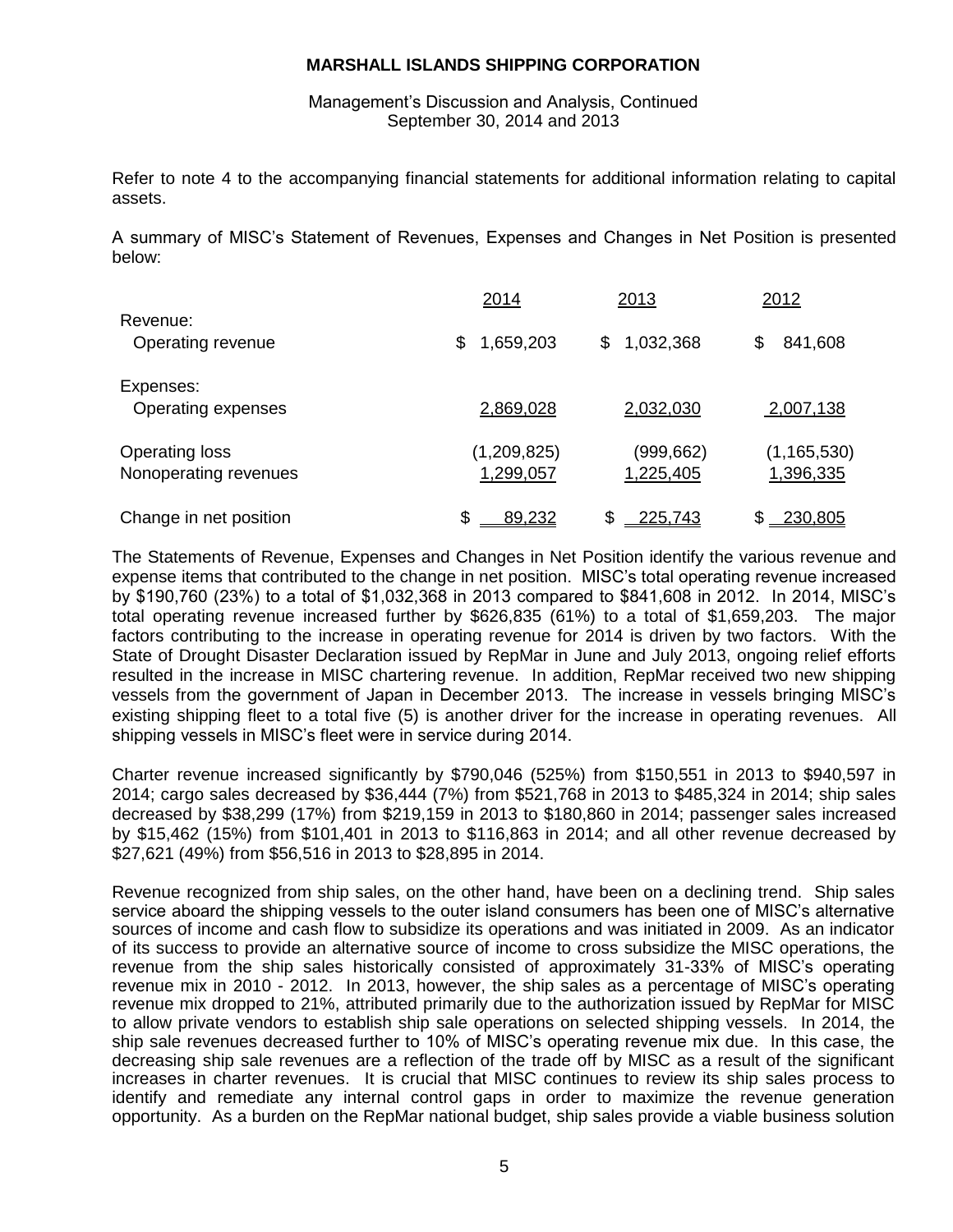Management's Discussion and Analysis, Continued September 30, 2014 and 2013

for MISC as an alternative source of revenue for cross subsidization opportunities for MISC while continuing to operate with low tariff rates.



The graphic below shows the major components of MISC's operating revenue from 2012 through to 2014:

MISC's total operating expenses from 2012 to 2013 have remained consistent and increased slightly. Total operating expenses increased slightly by \$24,892 (1%) from \$2.00M in 2012 compared to \$2.03M in 2013. In 2014, the total operating expenses increased significantly by \$0.8M (41%) to \$2.87M. As expected, the addition of the two new shipping vessels resulted in the significant increases in total operating expenses in 2014. For 2014, the top five components of operating expenses are: (1) Salaries, Wages and Benefits, (2) Petroleum, Oil & Lube (POL), (3) Materials and Supplies (4) Foodstuff and (5) Cost of Goods Sold.

Salaries, wages and benefits remain as the leading operational expense and decreased by \$68,075 (8%) from \$0.84M in 2012 to \$0.77M in 2013 and increased significantly by \$280,395 (36%) to \$1.05M in 2014. Since 2011, MISC's salaries, wages and benefits for MISC had been on a declining trend as a result of management's efforts to reduce and control its recurrent expenditures for personnel due to a shortage of workload due to the loss of one its shipping vessels, Jeljelat AE, back in January 2011. As expected, the salary and wage bill increase in 2014 with the additional two new shipping vessels received in December 2013.

POL expenses increased by \$82,519 (26%) from \$314,021 in 2012 to \$396,540 in 2013, and increased further by \$339,029 (85%) to \$735,569 in 2014. In 2013, there were an increase in charter trips to provide relief services in response the State of Disaster Declaration effective June and July 2013. In 2014, the additional two new shipping vessels received in December 2013 is the main contributor for the significant increase in POL expenses.

Materials and supplies expenses increased by \$53,151 (21%) from \$248,580 in 2012 to \$301,731 in 2013 and increased further by \$147,595 (49%) to \$449,326 in 2014. With the establishment of the Shipping Vessel Repairs and Maintenance Act in 2011, annual subsidy is granted by RepMar for proper and timely repairs and maintenance to be undertaken by MISC to ensure the good and operable conditions of the shipping fleet for the safety and reliability of sea transportation services for the RMI outer island community. Although MISC did not receive its repair and maintenance subsidy for 2014, an increase in materials and supplies expense offer a positive indicator that this remains a priority focus for MISC.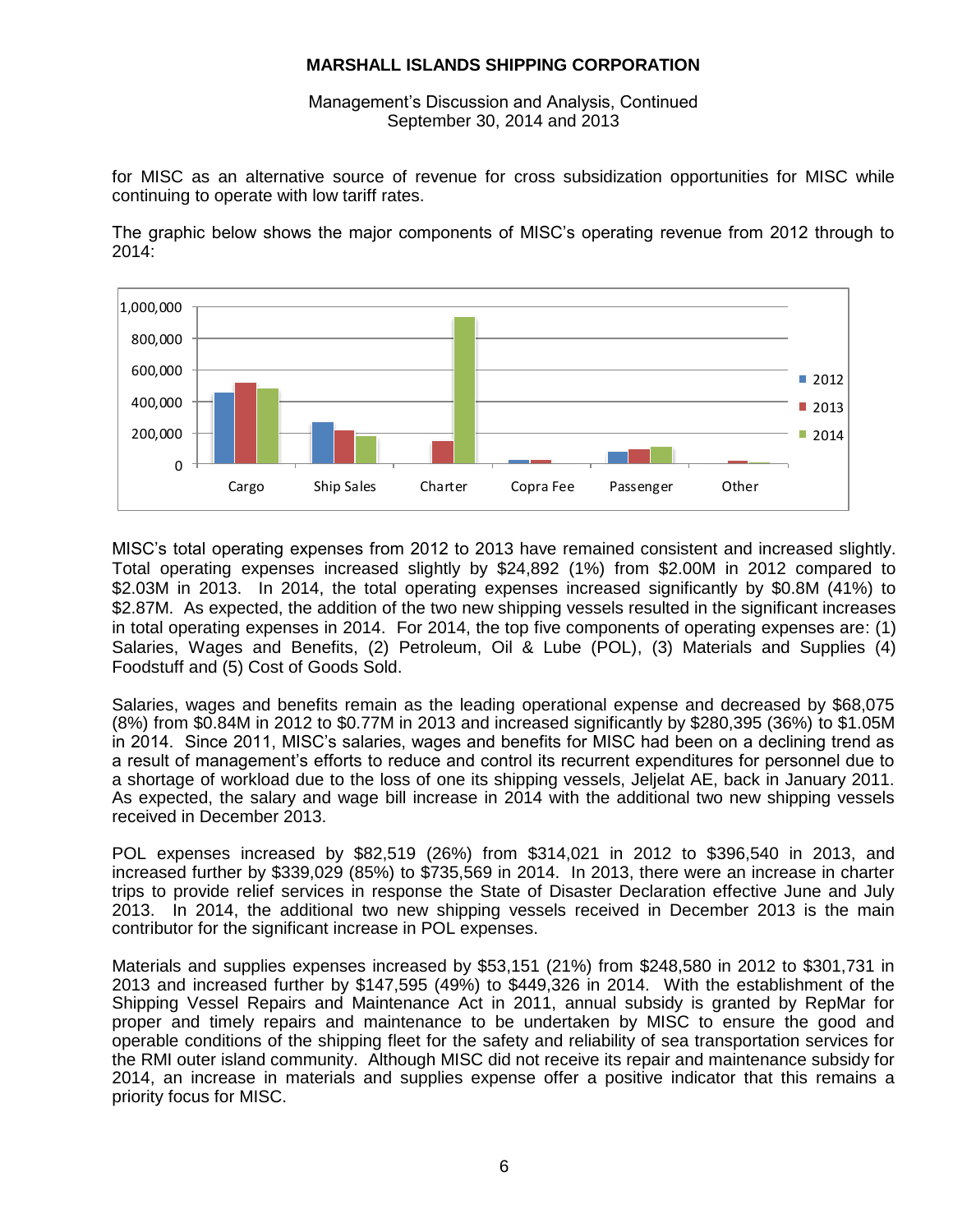Management's Discussion and Analysis, Continued September 30, 2014 and 2013

Foodstuff expenses increased by \$11,924 (14%) from \$84,621 in 2012 to \$96,545 in 2013 and increased further by \$40,736 (42%) to \$137,281 in 2014. The significant increase in 2014 is expected as a result of the two new shipping vessel received from the government of Japan.

Cost of goods sold (COGS) is an operating expense component introduced in 2009 for the ship sales aboard the shipping vessels to the outer island consumers. Ship sales service aboard the shipping vessels to the outer island consumers provides MISC an alternative source of income to subsidize its operations. COGS decreased by \$28,762 (15%) from \$190,825 in 2012 to \$162,063 in 2013 and decreased further by \$28,604 (18%) to \$133,459 in 2014. The decrease in cost of goods sold for 2013 is attributed primarily to the allowance of private vendors to establish ship sales aboard selected shipping vessels. For 2014, the decrease in cost of goods sold is expected with the decreases in ship sales.

Other expenses decreased by \$25,865 (8%) from \$330,828 in 2012 to \$304,963 in 2013 but increased by \$57,847 (19%) in 2014 to \$362,810. The rent component is the main driver for the increase in other expenses in 2014. Repair and maintenance expenses are included in the other expenses. MISC did not have any of its shipping vessels undergo dry dock services in 2014.



The following graphic shows the major components of operating expenses from 2012 through to 2014:

The operating loss before non-operating revenues (i.e. RepMar subsidy) for 2014 was approximately \$1.2M compared to \$1.0M and \$1.2M in 2013 and 2012, respectively. In 2013, the decrease in operating loss by \$165,868 (14%) is primarily attributed to the increase in operating revenues from the increase in field trips and charter trips and ongoing efforts by management to reduce its recurrent expenditure on the salary and wage bill. In 2014, operating loss increased by \$210,163 (21%) with the addition of the two new shipping vessels donated by the government of Japan.

Total subsidies, for operations and for repairs and maintenance, were \$1,299,057 in 2014 compared to \$1,225,405 in 2013 and \$1,396,335 in 2012. The subsidy amount of \$1,299,057 received from RepMar in 2014 represents MISC's operating subsidy only. Unlike 2012 and 2013, MISC did not receive the repair and maintenance subsidy in 2014. The subsidy to support the Shipping Vessel Repairs and Maintenance Act fluctuates annually based on the repairs and maintenance schedule and costing developed with the technical assistance of the Japan International Cooperation Agency (JICA) and has taken into account major repairs that will need to be completed and the inclusion of two additional vessels to the MISC fleet.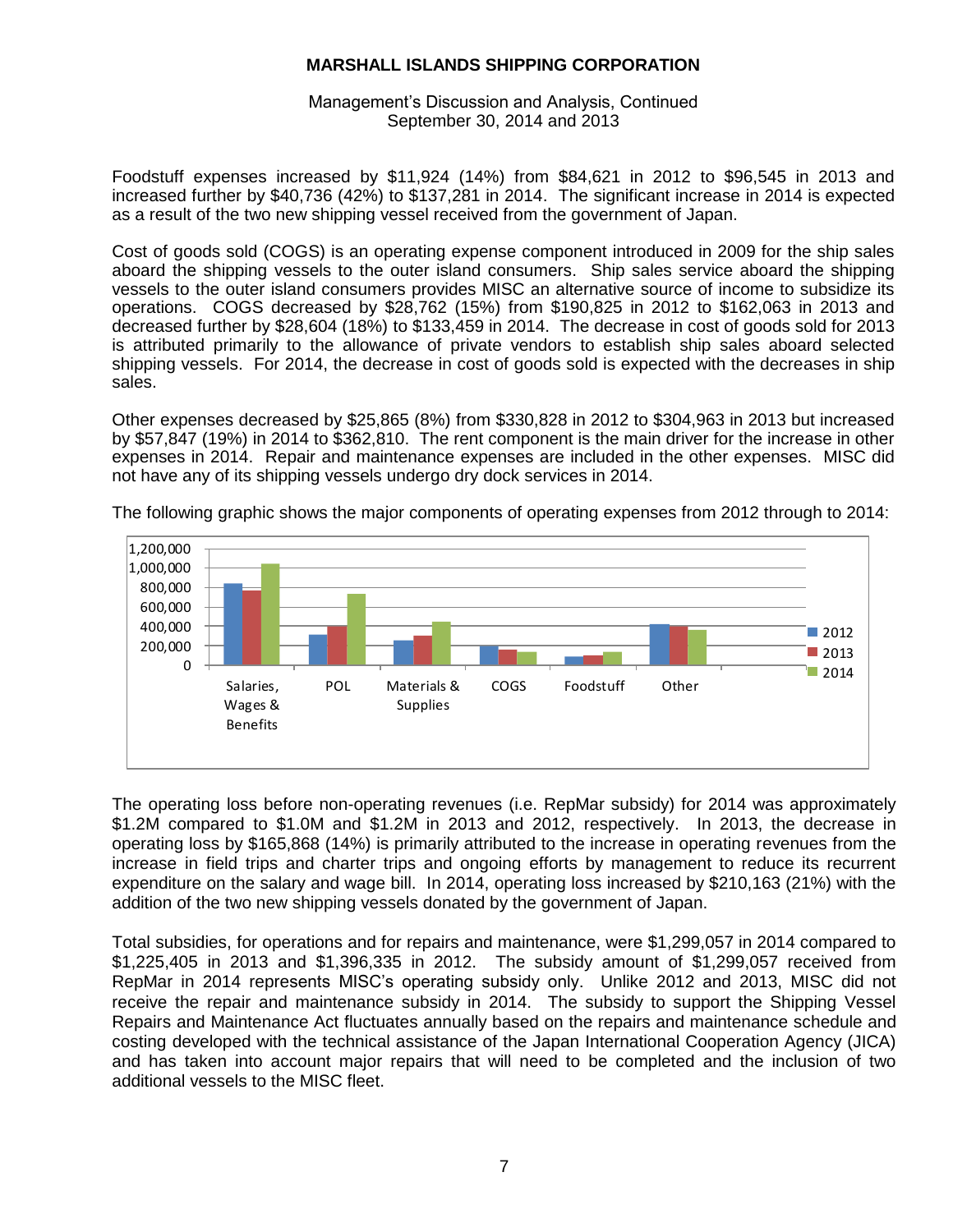Management's Discussion and Analysis, Continued September 30, 2014 and 2013

The operating subsidy received from RepMar in 2014 was increased by \$73,652 (6%). With its current tariff rate structure, MISC is not able to achieve full cost recovery to cover its operational costs and maintain adequate major and ongoing repairs and maintenance without financial support from RepMar. The future financial sustainability and conditions of the MISC shipping fleet will continue to depend on sufficient financial support from RepMar.

# **CAPITAL ASSET AND DEBT**

Net capital assets increased significantly by \$173,149 (250%) in 2014 as a result of the acquisition of equipment, vehicles, and motorboats for a total cost of \$245,087 less total depreciation for the year of \$71,938.

Refer to note 4 to the accompanying financial statements for additional information relating to capital assets.

MISC did not incur any long-term debt during the year nor did MISC have any outstanding long-term debt at the end of the year.

# **CASH FLOW**

Net cash used for operating activities for 2014 was \$0.99M compared to net cash used for operating activities of \$1.11M in 2013 and \$1.31M in 2012. The cash provided by operational activities was absorbed entirely by MISC's operational costs. Additionally, injection of cash flow from the RepMar subsidies were received in the amount of \$1.30M, \$1.22M and \$1.40M during 2014, 2013 and 2012, respectively. During 2012 and 2013, the RepMar subsidies were utilized by MISC to cover its operational expenses in the same amount of \$0.84M; and for repairs and maintenance expenses in the amount \$0.56M and \$0.42M, respectively. In 2014, the RepMar subsidies were utilized by MISC to cover its operational expenses in the amount of \$1.30M. MISC did not receive RepMar subsidies for repairs and maintenance expenses. The repair and maintenance subsidy amount is determined by a schedule developed in January 2011 under the JICA Preparatory Study for the "Project for Improvement of Domestic Shipping Services in the Marshall Islands".

## **FUTURE OUTLOOK ON SUSTAINABILITY**

MISC plays an important role in the lives of people living in the outer islands. The regular fieldtrip services are essential to transfer people and basic needs from the capital city to the outer islands and vice versa.

As an indicator of MISC's future outlook on sustainability, MISC's has a net position of \$224,931 in 2014, compared to a net position of \$135,699 in 2013 and a net deficiency of \$90,044 in 2012. The vast improvement in MISC's financial position from a net deficiency in 2012 to an increasing net position in 2013 and 2014 is a result of increases in revenue streams stemming from increases in charter trips in response to the ongoing relief efforts of the State of Drought Disaster originally issued in June – July 2013, along with the increases in field trips with the addition of the two shipping vessels donated by the government of Japan. Combined with management efforts and persistence to streamline its operational expenses and to continue to reduce its personnel costs in prior years, the rebounds achieved in generating additional revenue streams have been a success factor to MISC's current net asset position.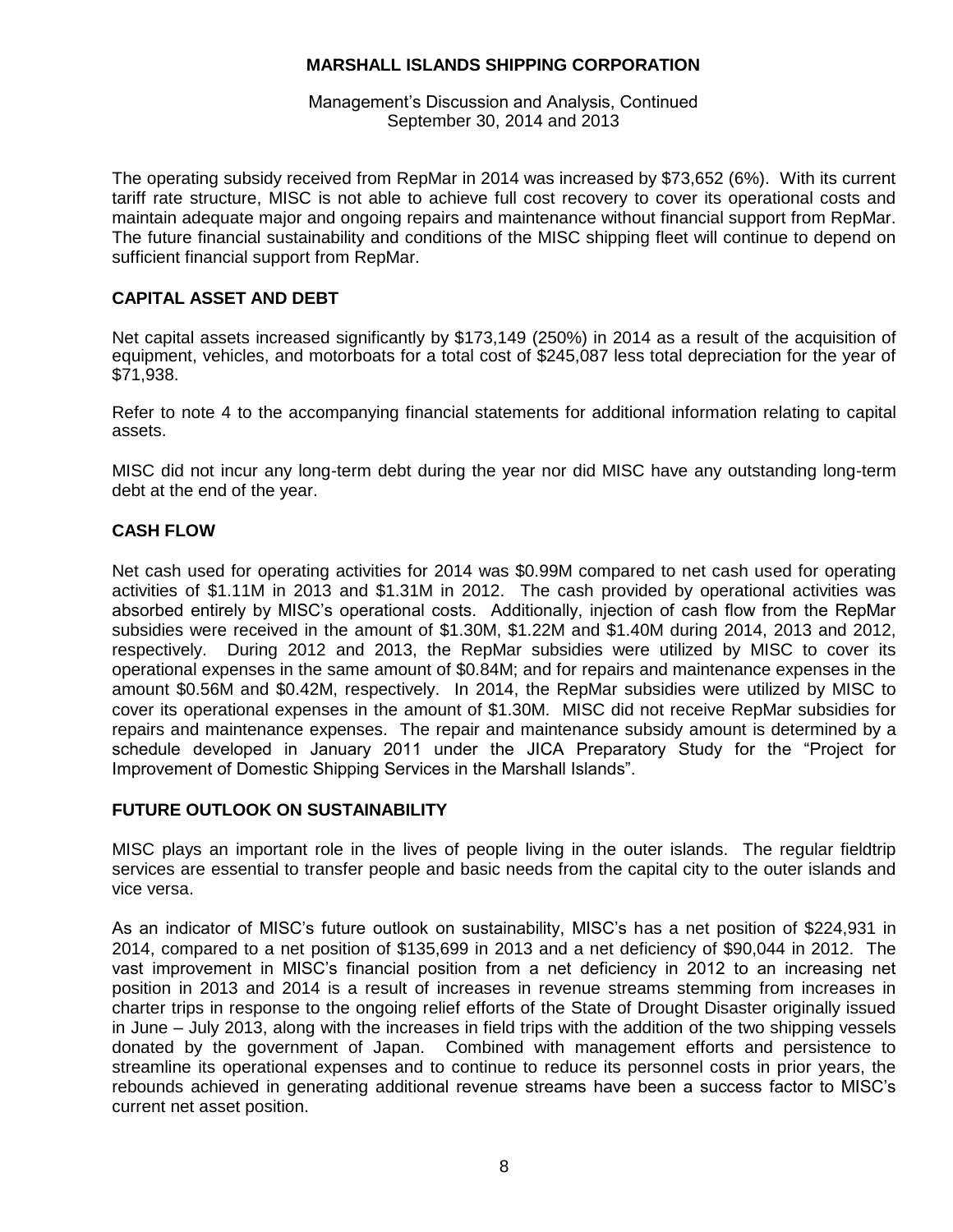Management's Discussion and Analysis, Continued September 30, 2014 and 2013

MISC's improved net position over the period 2012 to 2014 provides an indicator of MISC management's efforts to reduce its recurrent expenditures. This is a positive indicator that MISC has been able to recover from the loss of the landing craft in January 2011. However, at its current tariff rate structure, MISC will continue to have operational losses and rely on RepMar subsidies to minimize the operational losses. In order to revive the MISC operations for future sustainability, MISC must be able to obtain RepMar approval to increase its tariff rates or continue to rely on a steady flow of subsidy amounts as a community service obligation to absorb the operational losses of MISC to provide affordable sea-transport services to the people.

Historically, the operating revenue generated by MISC has never been sufficient to cover the related expenses necessary to operate the shipping vessels and provide sea-transportation services. With operating losses over \$1M to 1.5M annually, MISC continues to be dependent on financial support from RepMar. Most importantly, MISC is not able to generate sufficient revenue through its operations due to its low tariff rate structure, which has been in place since the early 1980's and have not increased despite the increase in fuel costs and inflation rates. As a state owned entity, MISC does not have the authority to increase its tariff rates without the approval of RepMar. MISC has made numerous requests to RepMar but have yet to be successful.

It is the intention of MISC to continue its lobbying efforts for the authority and flexibility to increase its tariff rates to account for the rising fuel costs and inflation rates. MISC received Technical Assistance from ADB to develop a three-year strategic plan and needs further assistance to implement its strategic plan. In the absence of a tariff rate increase, the state owned enterprise reform bill that was introduced into Nitijela in September 2012 should recognize MISC as a community service obligation. As such, tariff rates will remain low and on-going financial support from RepMar will have to continue and may need to increase, as appropriate.

The future outlook on sustainability for MISC continues to be threatened by the deteriorating conditions of the shipping vessels and remain at risk of not being a recipient of a repairs and maintenance subsidy from RepMar. In 2011, RepMar passed the Shipping Vessel Repairs and Maintenance Act (R&M) to ensure that subsidy funding is made available on an annual basis to ensure that major repairs and services are performed regularly and for the procurement of safety equipment. The R&M Act provides a strong position for MISC to continue to advocate for and to receive subsidy for the sole purpose of repairs and maintenance needs of its aging fleet. Without the R&M subsidy, the continued deteriorating conditions of more than half of MISC's shipping fleet will have a negative impact on MISC's ability to provide safe and reliable shipping services. In 2014, MISC did not receive its R&M subsidy from RepMar .

To summarize, MISC's future outlook on sustainability is dependent but not limited to the following factors:

- Approval from RepMar to increase MISC's tariff rate structure towards full cost recovery;
- Ongoing recipient of RepMar subsidy to support both MISC operations and the Shipping Vessel Repairs and Maintenance Act;
- Develop and adhere to an ongoing annual repairs and maintenance schedule;
- Increase the number of vessels in its shipping fleet;
- Explore other grant financing opportunities (i.e. ADB, World Bank, RUS, etc.);
- Continue with budgetary controls to minimize operational expenses where possible;
- Improve financial and operational management reporting and streamline processes:
- Capacity building opportunities for MISC personnel (administration and technical).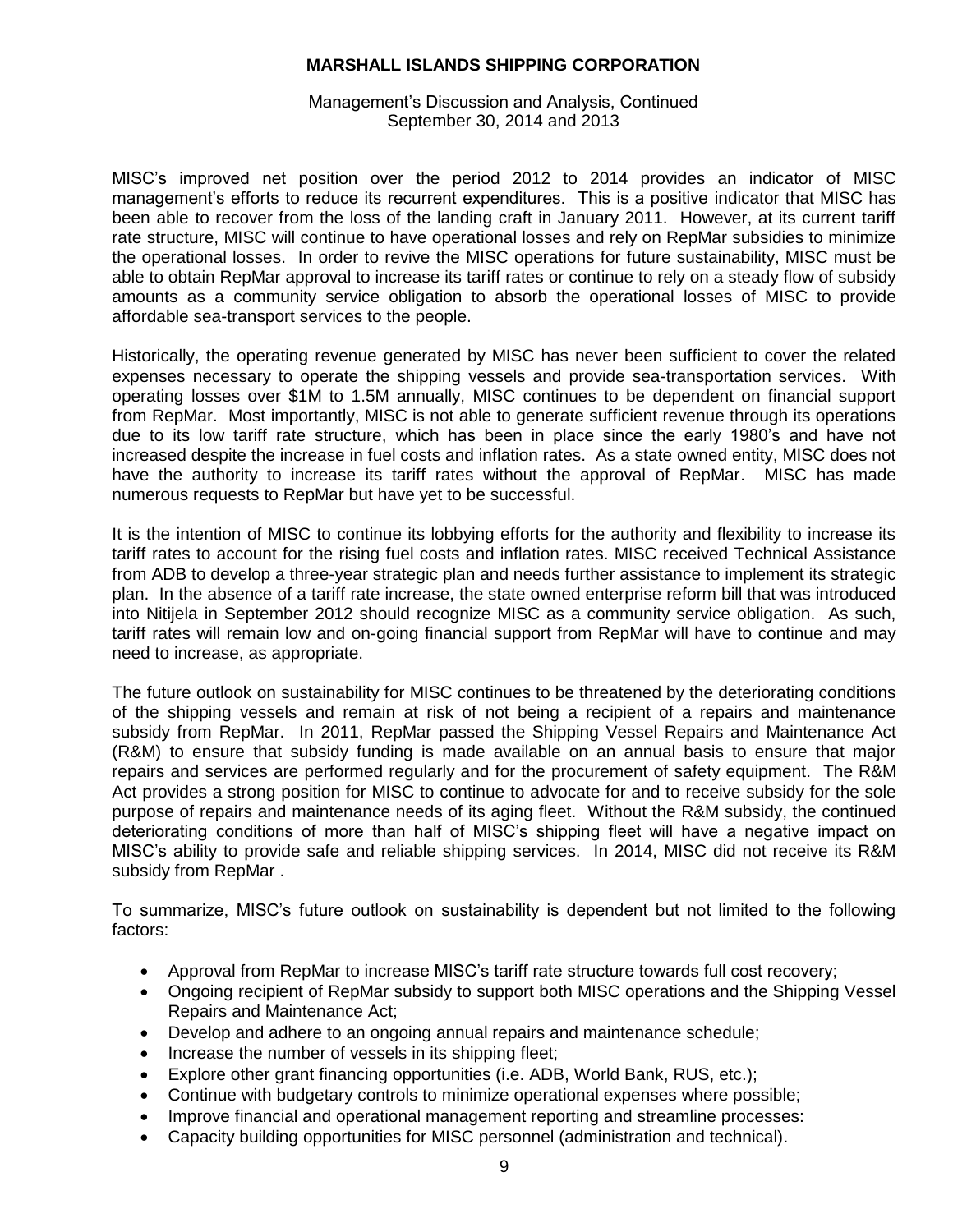Management's Discussion and Analysis, Continued September 30, 2014 and 2013

# **MISC FOCUS IN THE COMING FISCAL YEAR**

MISC's focus in the coming fiscal year includes but is not limited to the following:

- MISC, through its Board of Directors, will continue to lobby for the approval from Cabinet to increase the MISC tariff rates. In the event that MISC efforts to secure Cabinet approval are futile, the passing of the State Owned Enterprise Reform Bill that was introduced in Nitijela in September 2012 will be the guiding principle for MISC to operate as a community service obligation and retain its current low tariff structure.
- With the support of its Board of Directors, MISC will continue to implement and monitor activities laid out in its strategic plan addressing both the operational and financial goals of MISC. The strategic plans include but are not limited to the following:
	- Develop a tariff rate template to incorporate rising cost and fluctuation of fuel and inflation rates;
	- Review of operational processes (such as stevedoring, field trip scheduling, shipping vessel loading and unloading process to reduce downtime and turn ships around more frequently to increase its services to the outer island);
	- Develop and improve management and financial reporting;
	- Address capacity building weaknesses and provide or seek opportunities for capacity building;
	- Ensure adherence to the shipping repairs and maintenance schedule; and
	- Update the MISC strategic plan 2012 2015.

## **ADDITIONAL FINANCIAL INFORMATION**

This discussion and analysis is designed to provide MISC's customers and other stakeholders with an overview of the company's operations and financial condition as at  $30<sup>th</sup>$  September 2014. Should the reader have questions regarding the information included in this report, or wish to request additional financial information, please contact the Marshall Islands Shipping Corporation General Manager at P.O. Box 1198, Majuro, Marshall Islands, MH 96960.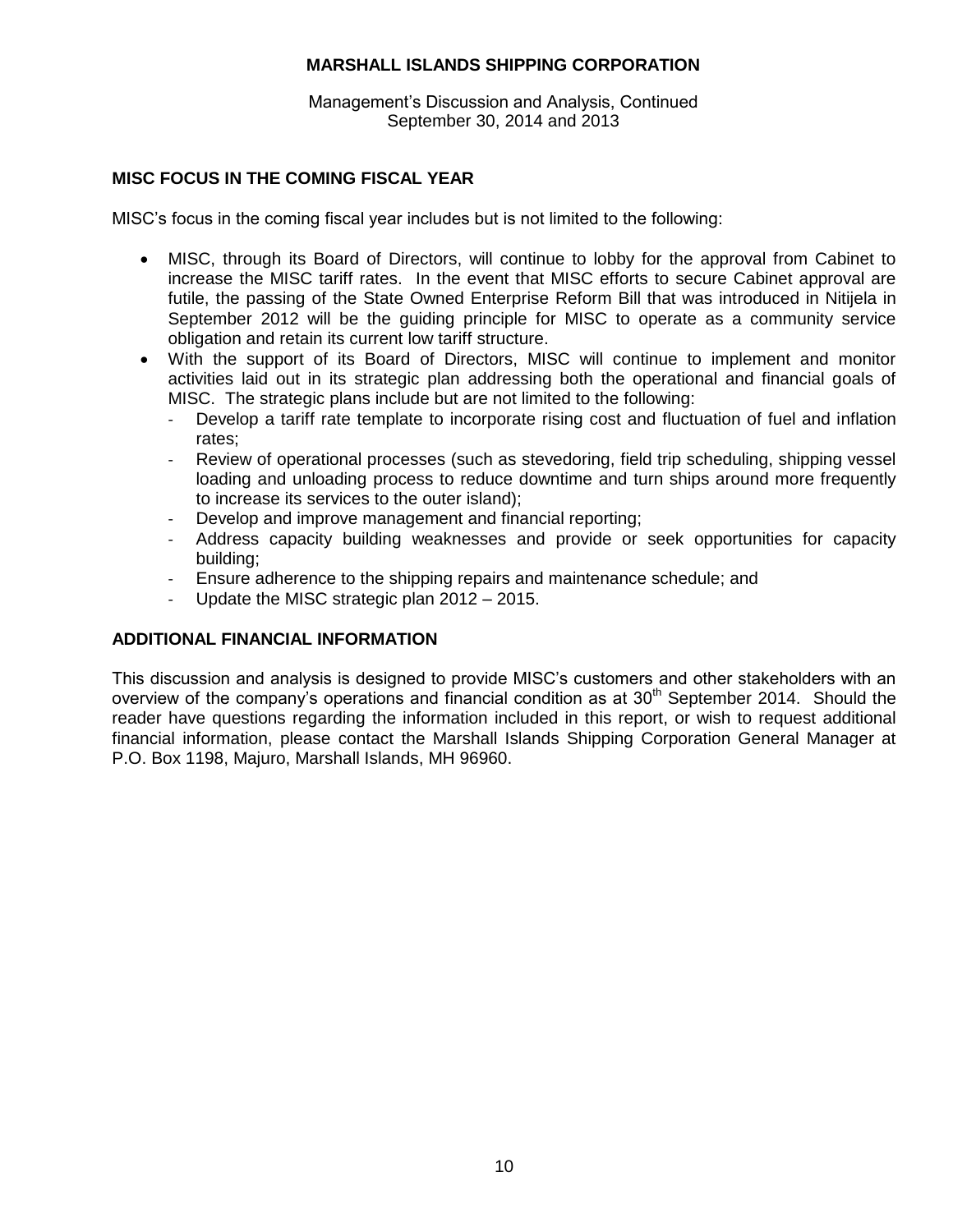# Statements of Net Position September 30, 2014 and 2013

| <b>Current assets:</b><br>\$<br>Cash<br>255,103 \$<br>187,951<br>Receivables:<br><b>Affiliates</b><br>189,574<br>98,512<br>Trade<br>128,939<br>182,551<br>Employees<br>19,683<br>26,837<br>338,196<br>307,900<br>Less allowance for doubtful accounts<br>(144,810)<br>(51, 474)<br>193,386<br>Total receivables, net<br>256,426<br>1,786<br>3,840<br>Inventory<br>448,217<br><b>Total current assets</b><br>450,275<br>Equipment, net<br>242,444<br>69,295<br>\$<br>692,719 \$<br>517,512<br><b>LIABILITIES AND NET POSITION</b><br><b>Current liabilities:</b><br>\$<br>70,148 \$<br>Accounts payable<br>64,448<br>Payable to affiliates<br>296,217<br>230,737<br><b>Accrued payroll liabilities</b><br>101,423<br>86,628<br><b>Total liabilities</b><br>467,788<br>381,813<br>Commitments and contingencies<br>Net position:<br>Net investment in capital assets<br>242,444<br>69,295<br>66,404<br>Unrestricted<br>(17, 513)<br>Total net position<br>224,931<br>135,699<br>517,512<br>692,719 \$<br>S | <b>ASSETS</b> | 2014 | 2013 |
|----------------------------------------------------------------------------------------------------------------------------------------------------------------------------------------------------------------------------------------------------------------------------------------------------------------------------------------------------------------------------------------------------------------------------------------------------------------------------------------------------------------------------------------------------------------------------------------------------------------------------------------------------------------------------------------------------------------------------------------------------------------------------------------------------------------------------------------------------------------------------------------------------------------------------------------------------------------------------------------------------------|---------------|------|------|
|                                                                                                                                                                                                                                                                                                                                                                                                                                                                                                                                                                                                                                                                                                                                                                                                                                                                                                                                                                                                          |               |      |      |
|                                                                                                                                                                                                                                                                                                                                                                                                                                                                                                                                                                                                                                                                                                                                                                                                                                                                                                                                                                                                          |               |      |      |
|                                                                                                                                                                                                                                                                                                                                                                                                                                                                                                                                                                                                                                                                                                                                                                                                                                                                                                                                                                                                          |               |      |      |
|                                                                                                                                                                                                                                                                                                                                                                                                                                                                                                                                                                                                                                                                                                                                                                                                                                                                                                                                                                                                          |               |      |      |
|                                                                                                                                                                                                                                                                                                                                                                                                                                                                                                                                                                                                                                                                                                                                                                                                                                                                                                                                                                                                          |               |      |      |
|                                                                                                                                                                                                                                                                                                                                                                                                                                                                                                                                                                                                                                                                                                                                                                                                                                                                                                                                                                                                          |               |      |      |
|                                                                                                                                                                                                                                                                                                                                                                                                                                                                                                                                                                                                                                                                                                                                                                                                                                                                                                                                                                                                          |               |      |      |
|                                                                                                                                                                                                                                                                                                                                                                                                                                                                                                                                                                                                                                                                                                                                                                                                                                                                                                                                                                                                          |               |      |      |
|                                                                                                                                                                                                                                                                                                                                                                                                                                                                                                                                                                                                                                                                                                                                                                                                                                                                                                                                                                                                          |               |      |      |
|                                                                                                                                                                                                                                                                                                                                                                                                                                                                                                                                                                                                                                                                                                                                                                                                                                                                                                                                                                                                          |               |      |      |
|                                                                                                                                                                                                                                                                                                                                                                                                                                                                                                                                                                                                                                                                                                                                                                                                                                                                                                                                                                                                          |               |      |      |
|                                                                                                                                                                                                                                                                                                                                                                                                                                                                                                                                                                                                                                                                                                                                                                                                                                                                                                                                                                                                          |               |      |      |
|                                                                                                                                                                                                                                                                                                                                                                                                                                                                                                                                                                                                                                                                                                                                                                                                                                                                                                                                                                                                          |               |      |      |
|                                                                                                                                                                                                                                                                                                                                                                                                                                                                                                                                                                                                                                                                                                                                                                                                                                                                                                                                                                                                          |               |      |      |

See accompanying notes to financial statements.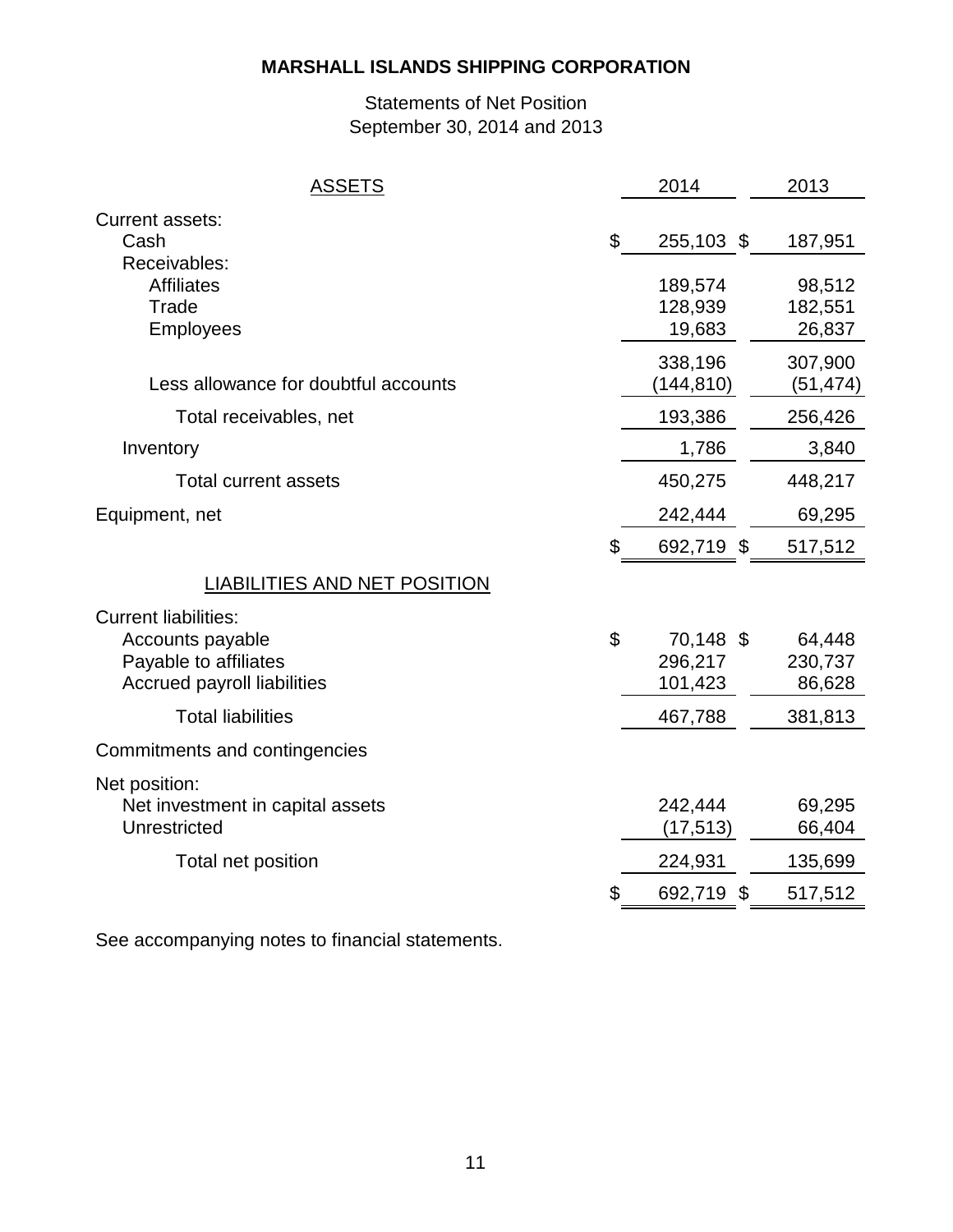# Statements of Revenues, Expenses and Changes in Net Position Years Ended September 30, 2014 and 2013

|                                                             | 2014                             | 2013                          |
|-------------------------------------------------------------|----------------------------------|-------------------------------|
| Operating revenues:<br>\$<br>Charter<br>Cargo<br>Ship sales | 940,597 \$<br>485,324<br>180,860 | 150,551<br>521,768<br>219,159 |
| Passenger<br>Copra fee                                      | 116,863<br>10,584                | 101,401<br>29,537             |
| Other                                                       | 18,311                           | 26,979                        |
| Total operating revenues                                    | 1,752,539                        | 1,049,395                     |
| Provision for bad debts                                     | (93, 336)                        | (17, 027)                     |
| Total net operating revenues                                | 1,659,203                        | 1,032,368                     |
| Operating expenses:                                         |                                  |                               |
| Salaries, wages and benefits                                | 1,050,583                        | 770,188                       |
| Petroleum, oil and lube                                     | 735,569                          | 396,540                       |
| <b>Material and supplies</b>                                | 449,326                          | 301,731                       |
| Foodstuffs                                                  | 137,281                          | 96,545                        |
| Cost of goods sold                                          | 133,459                          | 162,063                       |
| Rent                                                        | 80,929                           | 37,857                        |
| Depreciation                                                | 71,938                           | 61,174                        |
| Repairs and maintenance                                     | 60,810                           | 71,985                        |
| <b>Travel and entertainment</b>                             | 32,089                           | 27,681                        |
| Freight                                                     | 24,200                           | 15,032                        |
| Professional fees                                           | 20,093                           | 30,079                        |
| <b>Utilities</b>                                            | 20,007                           | 24,345                        |
| Contributions                                               | 12,290                           | 2,850                         |
| Communications                                              | 8,740                            | 13,106                        |
| <b>Miscellaneous</b>                                        | 31,714                           | 20,854                        |
| Total operating expenses                                    | 2,869,028                        | 2,032,030                     |
| <b>Operating loss</b>                                       | (1,209,825)                      | (999,662)                     |
| Nonoperating revenues:<br><b>Operating subsidies</b>        | 1,299,057                        | 1,225,405                     |
| Change in net position                                      | 89,232                           | 225,743                       |
| Net position at beginning of year                           | 135,699                          | (90, 044)                     |
| Net position at end of year<br>\$                           | 224,931 \$                       | 135,699                       |

See accompanying notes to financial statements.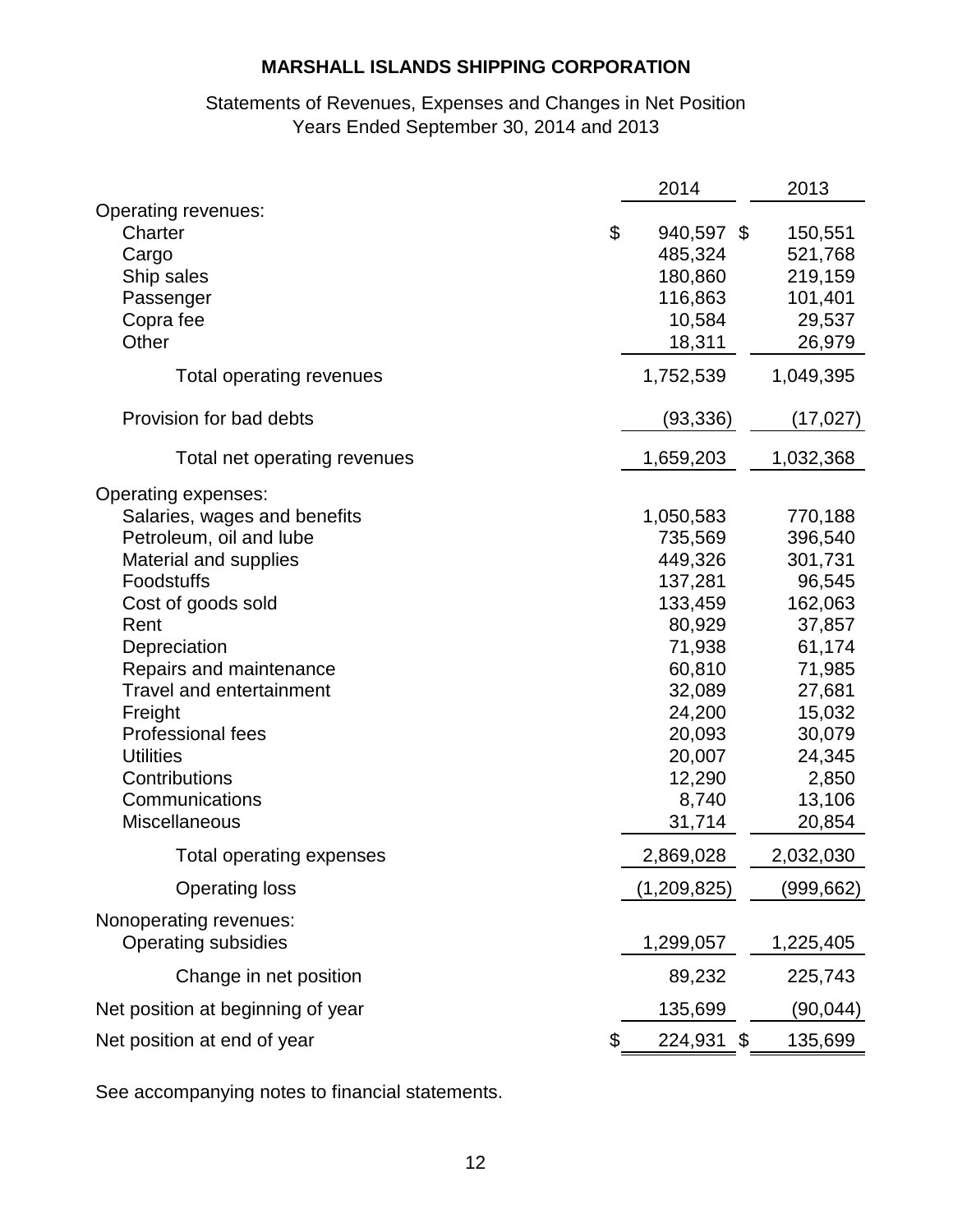# Statements of Cash Flows Years Ended September 30, 2014 and 2013

|                                                                                                                                                                                                     | 2014                                       | 2013                                          |
|-----------------------------------------------------------------------------------------------------------------------------------------------------------------------------------------------------|--------------------------------------------|-----------------------------------------------|
| Cash flows from operating activities:<br>$\boldsymbol{\mathsf{S}}$<br>Cash received from customers<br>Cash payments to suppliers for goods and services<br>Cash payments to employees for services  | 1,722,243 \$<br>(1,673,273)<br>(1,035,788) | 841,920<br>(1, 187, 099)<br>(765, 045)        |
| Net cash used for operating activities                                                                                                                                                              | (986, 818)                                 | (1, 110, 224)                                 |
| Cash flows from noncapital financing activities:<br>RepMar subsidy received                                                                                                                         | 1,299,057                                  | 1,225,405                                     |
| Cash flows from capital and related financing activities:<br>Acquisition of capital assets                                                                                                          | (245, 087)                                 | (3, 435)                                      |
| Net change in cash                                                                                                                                                                                  | 67,152                                     | 111,746                                       |
| Cash at beginning of year                                                                                                                                                                           | 187,951                                    | 76,205                                        |
| \$<br>Cash at end of year                                                                                                                                                                           | 255,103 \$                                 | 187,951                                       |
| Reconciliation of operating loss to net cash used for operating activities:<br><b>Operating loss</b><br>æ.<br>Adjustments to reconcile operating loss to net cash<br>used for operating activities: | $(1,209,825)$ \$                           | (999, 662)                                    |
| Depreciation<br>Provision for bad debts<br>(Increase) decrease in assets:<br>Receivables:                                                                                                           | 71,938<br>93,336                           | 61,174<br>17,027                              |
| <b>Affiliates</b><br>Trade<br>Employees<br>Inventory                                                                                                                                                | (91,062)<br>53,612<br>7,154<br>2,054       | (40, 746)<br>(153, 146)<br>(13, 583)<br>(333) |
| Prepayments<br>Increase (decrease) in liabilities:<br>Accounts payable<br>Payable to affiliates<br>Accrued payroll liabilities                                                                      | 5,700<br>65,480<br>14,795                  | 28,059<br>16,439<br>(30, 596)<br>5,143        |
| Net cash used for operating activities<br>\$                                                                                                                                                        | $(986, 818)$ \$                            | (1, 110, 224)                                 |

See accompanying notes to financial statements.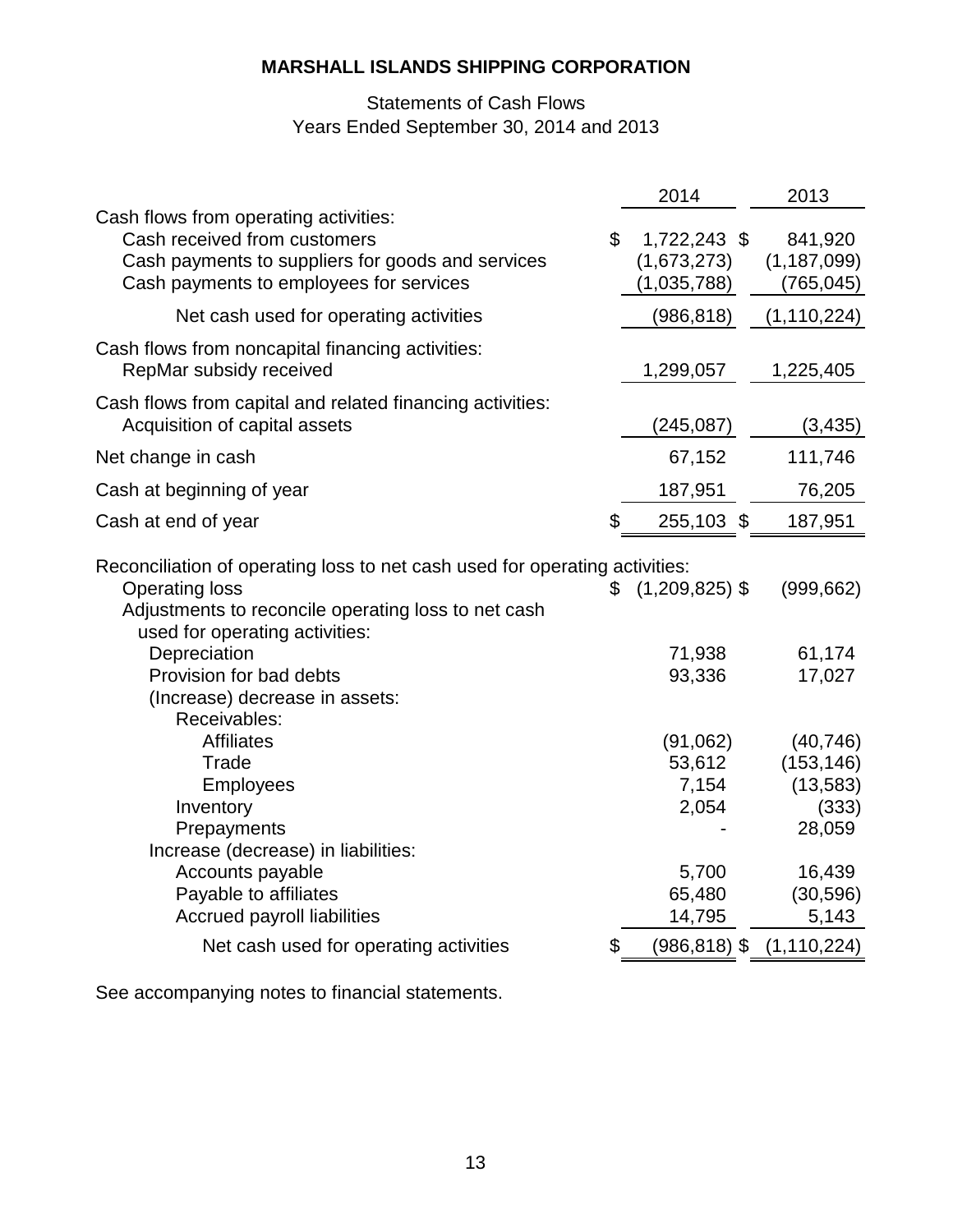Notes to Financial Statements September 30, 2014 and 2013

# (1) Organization

The Marshall Islands Shipping Corporation (MISC), a component unit of the Republic of the Marshall Islands (RepMar), was created under Public Law 2005-41, the Marshall Islands Shipping Corporation Act, 2004. MISC was established to manage and operate RepMar's shipping vessels. MISC's principal line of business is to provide sea transportation services; to carry on business as ship owners; and to build and maintain ships and vessels.

MISC is governed by a five-member Board of Directors, including one official each from the Ministry of Finance and the Marshall Islands Ports Authority and three members appointed by the Cabinet of RepMar.

MISC's financial statements are incorporated into the financial statements of RepMar as a component unit.

(2) Summary of Significant Accounting Policies

The accounting policies of MISC conform to accounting principles generally accepted in the United States of America, as applicable to governmental entities, specifically proprietary funds.

GASB Statement No. 34, *Basic Financial Statements - and Management's Discussion and Analysis - for State and Local Governments*, as amended by Statement No. 37, *Basic Financial Statements - and Management's Discussion and Analysis - for State and Local Governments: Omnibus*, and Statement No. 38, *Certain Financial Statement Note Disclosures*, establish financial reporting standards for governmental entities which require that management's discussion and analysis of the financial activities be included with the basic financial statements and notes and modifies certain other financial statement disclosure requirements.

To conform to the requirements of GASB 34, equity is presented in the following net position categories:

- Net investment in capital assets; capital assets, net of accumulated depreciation, plus construction or improvement of those assets.
- Unrestricted; net position that is not subject to externally imposed stipulations. Unrestricted net position may be designated for specific purposes by action of management or the Board of Directors or may otherwise be limited by contractual agreements with outside parties.

## Basis of Accounting

Proprietary funds are accounted for on a flow of economic resources measurement focus. With this measurement focus, all assets and liabilities associated with the operation of the fund are included in the statement of net position. Proprietary fund operating statements present increases and decreases in net position. The accrual basis of accounting is utilized by proprietary funds. Under this method, revenues are recorded when earned and expenses are recorded at the time liabilities are incurred. MISC considers revenues and costs that are directly related to operations of shipping vessels to be operating revenues and expenses. Revenues and expenses related to financing and other activities are reflected as nonoperating.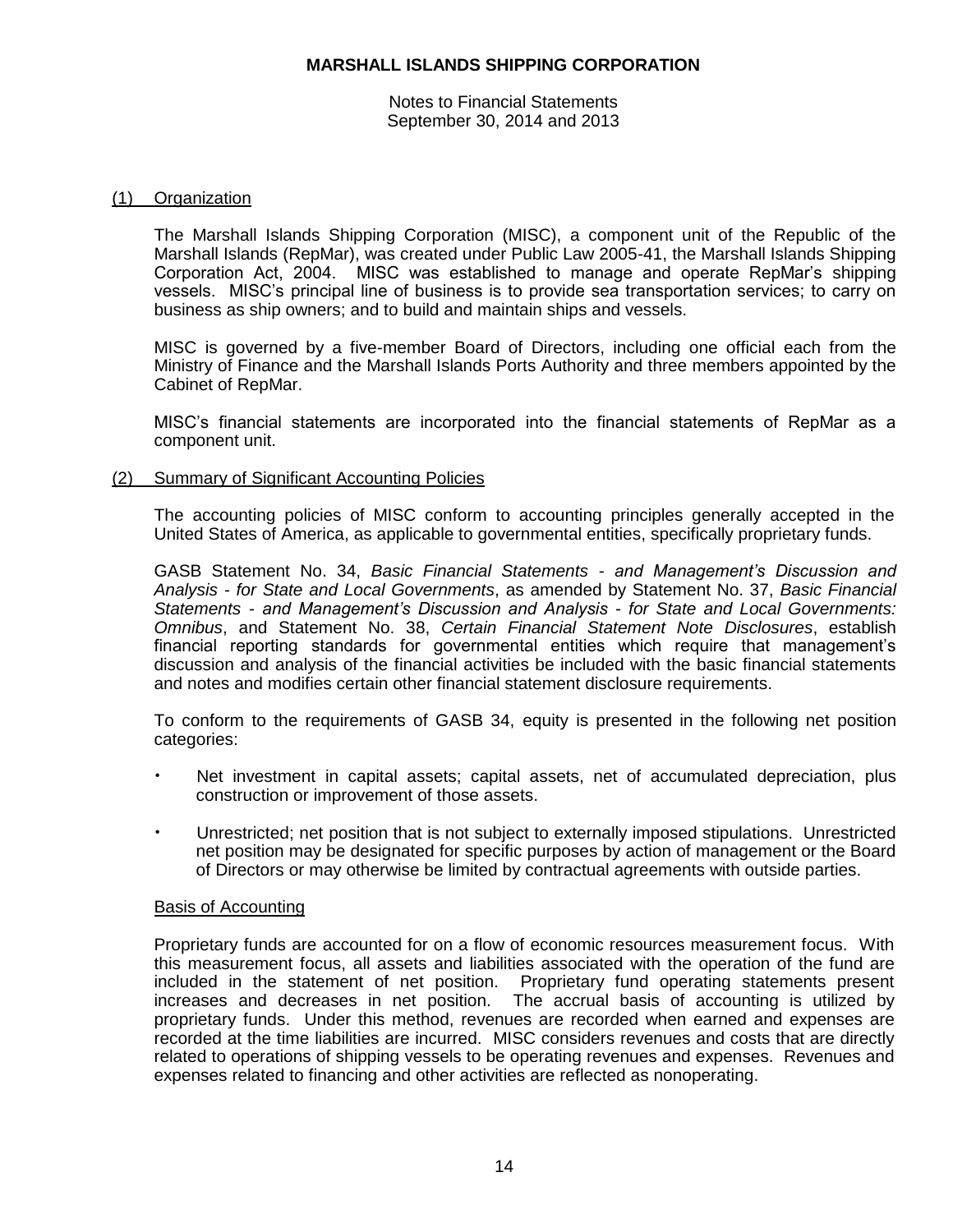Notes to Financial Statements September 30, 2014 and 2013

## (2) Summary of Significant Accounting Policies, Continued

#### Cash

Custodial credit risk is the risk that in the event of a bank failure, MISC's deposits may not be returned to it. Such deposits are not covered by depository insurance and are either uncollateralized or collateralized with securities held by the pledging financial institution or held by the pledging financial institution but not in the depositor-government's name. MISC does not have a deposit policy for custodial credit risk.

For purposes of the statements of net position and cash flows, cash is defined as cash on hand and cash held in demand accounts. As of September 30, 2014 and 2013, the carrying amount of cash was \$255,103 and \$187,951, respectively, and the corresponding bank balances were \$251,240 and \$191,769, respectively, which were maintained in a financial institution subject to Federal Deposit Insurance Corporation (FDIC) insurance. As of September 30, 2014 and 2013, bank deposits were fully FDIC insured.

#### Receivables

All receivables are uncollateralized and are due from affiliates or customers, located within the Republic of the Marshall Islands. The allowance for doubtful accounts is stated at an amount which management believes will be adequate to absorb possible losses on accounts receivable that may become uncollectible based on evaluation of the collectability of these accounts. The allowance is established through a provision for bad debts charged to expense.

#### Inventory

Inventory consists of items purchased for resale (on the ships) during outer islands voyages. Inventory is valued at the lower of cost (first-in, first out FIFO) or market value (net realized value).

#### Equipment

MISC has not adopted a formal capitalization policy for equipment; however, items with a cost that equals or exceeds \$1,000 are generally capitalized. Depreciation is calculated using the straight-line method based on the estimated useful lives of the respective assets. The estimated useful lives of these assets are 5 years.

#### Deferred Outflows of Resources

In addition to assets, the statement of net position will sometimes report a separate section for deferred outflows of resources. This separate financial statement element, deferred outflows of resources represents a consumption of net position that applies to a future period and so will not be recognized as an outflow of resources (deduction of net position) until then. MISC has no items that qualify for reporting in this category.

#### Taxes

Corporate profits are not subject to income tax in the Republic of the Marshall Islands. The Government of the Republic of the Marshall Islands imposes a gross receipts tax of 3% on revenues. MISC is specifically exempt from this tax.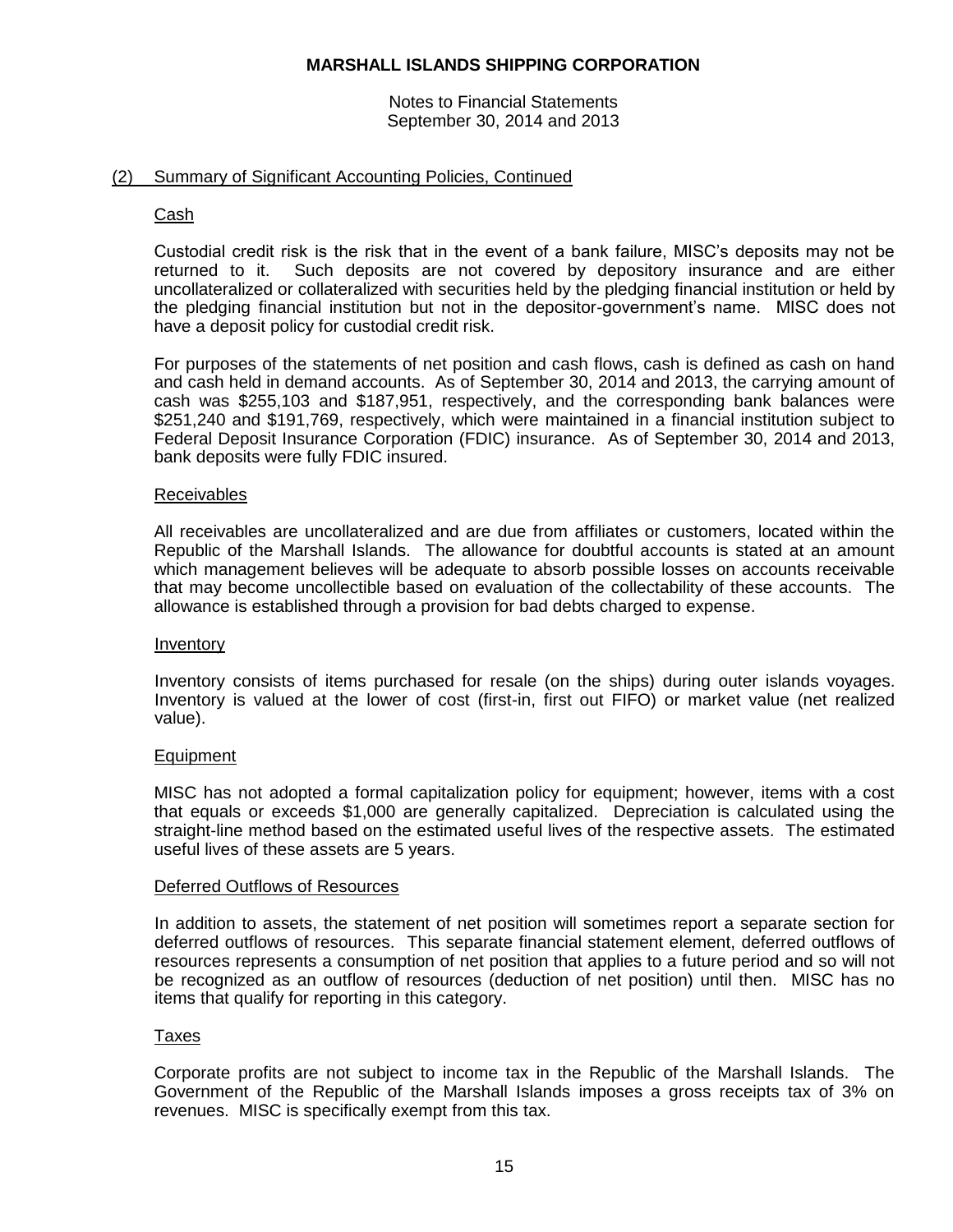Notes to Financial Statements September 30, 2014 and 2013

## (2) Summary of Significant Accounting Policies, Continued

#### Compensated Absences

Vested or accumulated vacation leave is recorded as an expense and liability as the benefits accrue to employees. No liability is recorded for non-vesting accumulating rights to receive sick pay benefits. As of September 30, 2014 and 2013, the accumulated vacation leave liability totals \$54,686 and \$51,764, respectively, and is included within the statements of net position as other liabilities and accruals.

#### Deferred Inflows of Resources

In addition to liabilities, the statement of net position will sometimes report a separate section for deferred inflows of resources. This separate financial statement element, deferred inflows of resources represents an acquisition of net position that applies to a future period and so will not be recognized as an inflow of resources (additions to net position) until then. MISC has no items that qualify for reporting in this category.

#### Revenue Recognition

Cargo, charter and passenger revenue are recognized when the transportation is provided. Other components of other operating revenue are recognized as revenue when the related goods and services are provided.

#### **Estimates**

The preparation of financial statements in conformity with accounting principles generally accepted in the United States of America (GAAP) requires management to make estimates and assumptions that affect the reported amounts of assets and liabilities and disclosure of contingent assets and liabilities at the date of the financial statements and the reported amounts of revenues and expenses during the reporting period. Actual results could differ from those estimates.

#### New Accounting Standards

During the year ended September 30, 2014, MISC implemented the following pronouncements:

- GASB Statement No. 66, *Technical Corrections - 2012*, which enhances the usefulness of financial reports by resolving conflicting accounting and financial reporting guidance that could diminish the consistency of financial reporting. The implementation of this statement did not have a material effect on the accompanying financial statements.
- GASB Statement No. 67, *Financial Reporting for Pension Plans,* which revises existing guidance for the financial reports of most pension plans. The implementation of this statement did not have a material effect on the accompanying financial statements.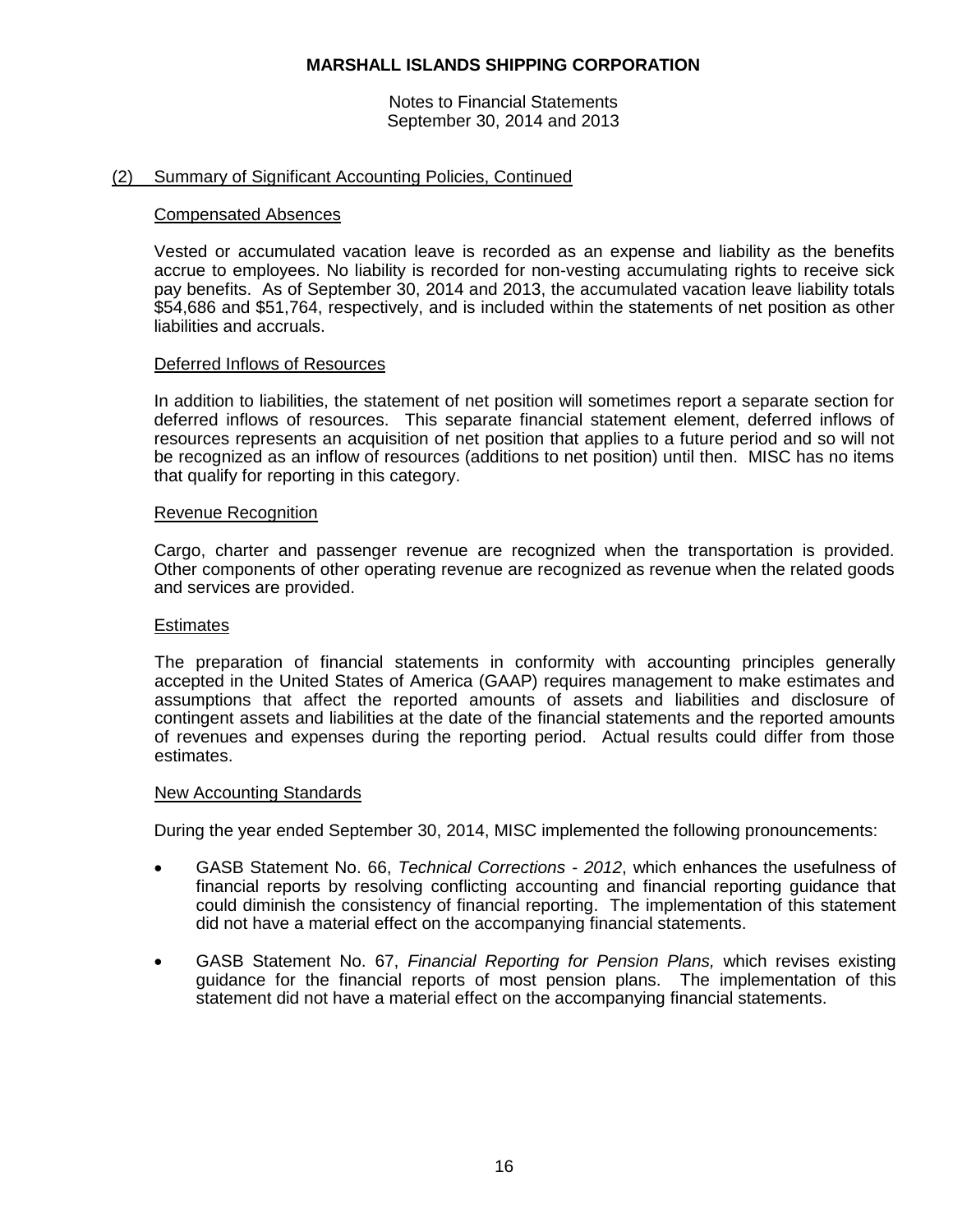Notes to Financial Statements September 30, 2014 and 2013

## (2) Summary of Significant Accounting Policies, Continued

### New Accounting Standards, Continued

 GASB Statement No. 70, *Accounting and Financial Reporting for Nonexchange Financial Guarantees*, which requires a state or local government guarantor that offers a nonexchange financial guarantee to another organization or government to recognize a liability on its financial statements when it is more likely than not that the guarantor will be required to make a payment to the obligation holders under the agreement. The implementation of this statement did not have a material effect on the accompanying financial statements.

In June 2012, GASB issued Statement No. 68, *Accounting and Financial Reporting for Pensions,*  which revises and establishes new financial reporting requirements for most governments that provide their employees with pension benefits. The provisions in Statement 68 are effective for fiscal years beginning after June 15, 2014. Management does not believe that the implementation of this statement will have a material effect on the financial statements of MISC.

In January 2013, GASB issued Statement No. 69, *Government Combinations and Disposals of Government Operations,* which improves accounting and financial reporting for state and local governments' combinations and disposals of government operations. Government combinations include mergers, acquisitions, and transfers of operations. A disposal of government operations can occur through a transfer to another government or a sale. The provisions in Statement 69 are effective for fiscal years beginning after December 15, 2013. Management has not yet determined the effect of implementation of this statement on the financial statements of MISC.

In November 2013, GASB issued Statement No. 71, *Pension Transition for Contributions Made Subsequent to the Measurement Date - an amendment of GASB Statement No. 68,* which addresses an issue regarding application of the transition provisions of Statement No. 68, *Accounting and Financial Reporting for Pensions*. The issue relates to amounts associated with contributions, if any, made by a state or local government employer or nonemployer contributing entity to a defined benefit pension plan after the measurement date of the government's beginning net pension liability. The provisions in Statement 71 are effective for fiscal years beginning after June 15, 2014. Management does not believe that the implementation of this statement will have a material effect on the financial statements of MISC.

## (3) Risk Management

MISC is exposed to various risks of loss related to torts; theft of, damage to, and destruction of assets; errors and omissions; injuries to employees; and natural disasters. MISC has elected to purchase commercial automobile insurance from independent third parties for the risks of loss to which it is exposed with respect to the use of motor vehicles. Settled claims have not exceeded this commercial coverage for the last three years. MISC does not maintain general liability insurance; maritime insurance; and fire, lightning and typhoon insurance for its office building and contents. In the event of an insurable loss, MISC may be self-insured to a material extent.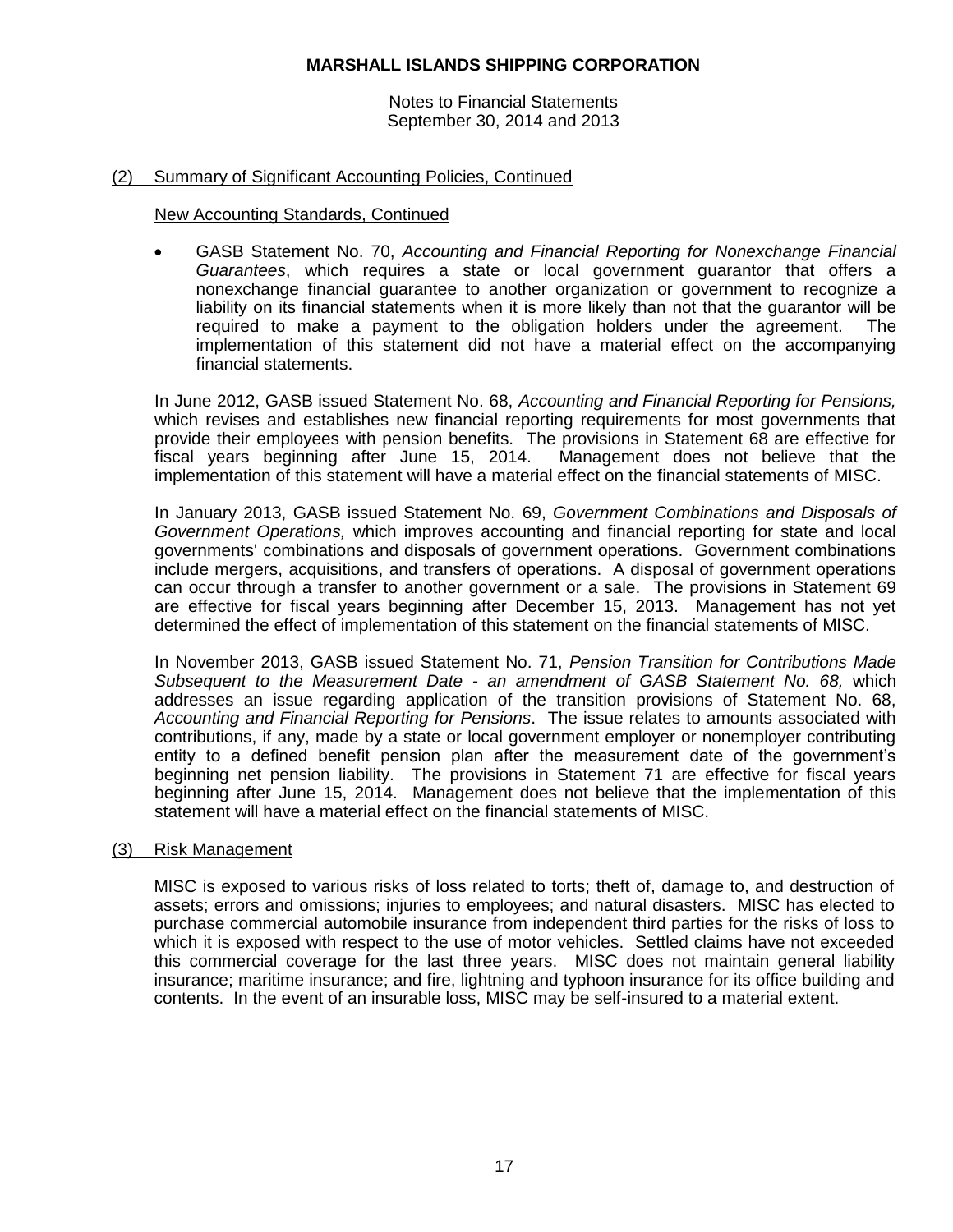Notes to Financial Statements September 30, 2014 and 2013

## (4) Equipment

Capital asset activity during the years ended September 30, 2014 and 2013 is as follows:

|                               | 2014             |                |                          |                  |
|-------------------------------|------------------|----------------|--------------------------|------------------|
|                               | October 1,       |                |                          | September 30,    |
|                               | 2013             | Additions      | <b>Retirements</b>       | 2014             |
| Equipment                     | 286,863<br>\$    | \$<br>41,120   | \$                       | 327,983<br>\$    |
| Vehicles                      | 149,630          | 163,967        |                          | 313,597          |
| Furniture                     | 6,000            |                |                          | 6,000            |
| Motor boats                   | 46,623           | 40,000         |                          | 86,623           |
|                               | 489,116          | 245,087        | $\overline{\phantom{a}}$ | 734,203          |
| Less accumulated depreciation | <u>(419,821)</u> | (71,938)       |                          | <u>(491,759)</u> |
|                               | \$<br>69,295     | 173,149<br>\$  | \$                       | 242,444<br>\$    |
|                               | 2013             |                |                          |                  |
|                               | October 1,       |                |                          | September 30,    |
|                               | 2012             | Additions      | Retirements              | 2013             |
| Equipment                     | 286,863<br>\$    | \$             | \$                       | \$<br>286,863    |
| Vehicles                      | 149,630          |                |                          | 149,630          |
| Furniture                     | 6,000            |                |                          | 6,000            |
| Motor boats                   | 43,188           | <u>3,435</u>   |                          | 46,623           |
|                               | 485,681          | 3,435          |                          | 489,116          |
| Less accumulated depreciation | (358,647)        | (61,174)       |                          | <u>(419,821)</u> |
|                               | 127,034<br>\$    | (57, 739)<br>S | \$                       | \$<br>69,295     |

## (5) Related Party Transactions

MISC was created by the Nitijela of RepMar under Public Law 2005-41 and is thus considered a component unit of RepMar. Accordingly, MISC is affiliated with all RepMar-owned and affiliated entities, including Tobolar Copra Processing Plant, Inc. (Tobolar).

A summary of related party transactions for the years ended September 30, 2014 and 2013 is as follows:

|                                                 |             |                               | 2014        |           |
|-------------------------------------------------|-------------|-------------------------------|-------------|-----------|
|                                                 | Revenues    | Expenses                      | Receivables | Payables  |
| Tobolar                                         | \$1,964,412 | S<br>$\overline{\phantom{a}}$ | \$106,342   | S         |
| Marshall Islands Social Security Administration | 62          | 160.301                       | 148         | 73.215    |
| Marshalls Energy Company, Inc.                  | 251,809     | 148.062                       | 28,500      | 6.879     |
| <b>RMI Ports Authority</b>                      |             | 36.731                        |             | 158.641   |
| Republic of the Marshall Islands                | 1,462,555   | 100.136                       | 54.484      | 47,773    |
| Other                                           | 616         | 26,365                        | 100         | 9,709     |
|                                                 | \$3,679,454 | \$471,595                     | \$189,574   | \$296,217 |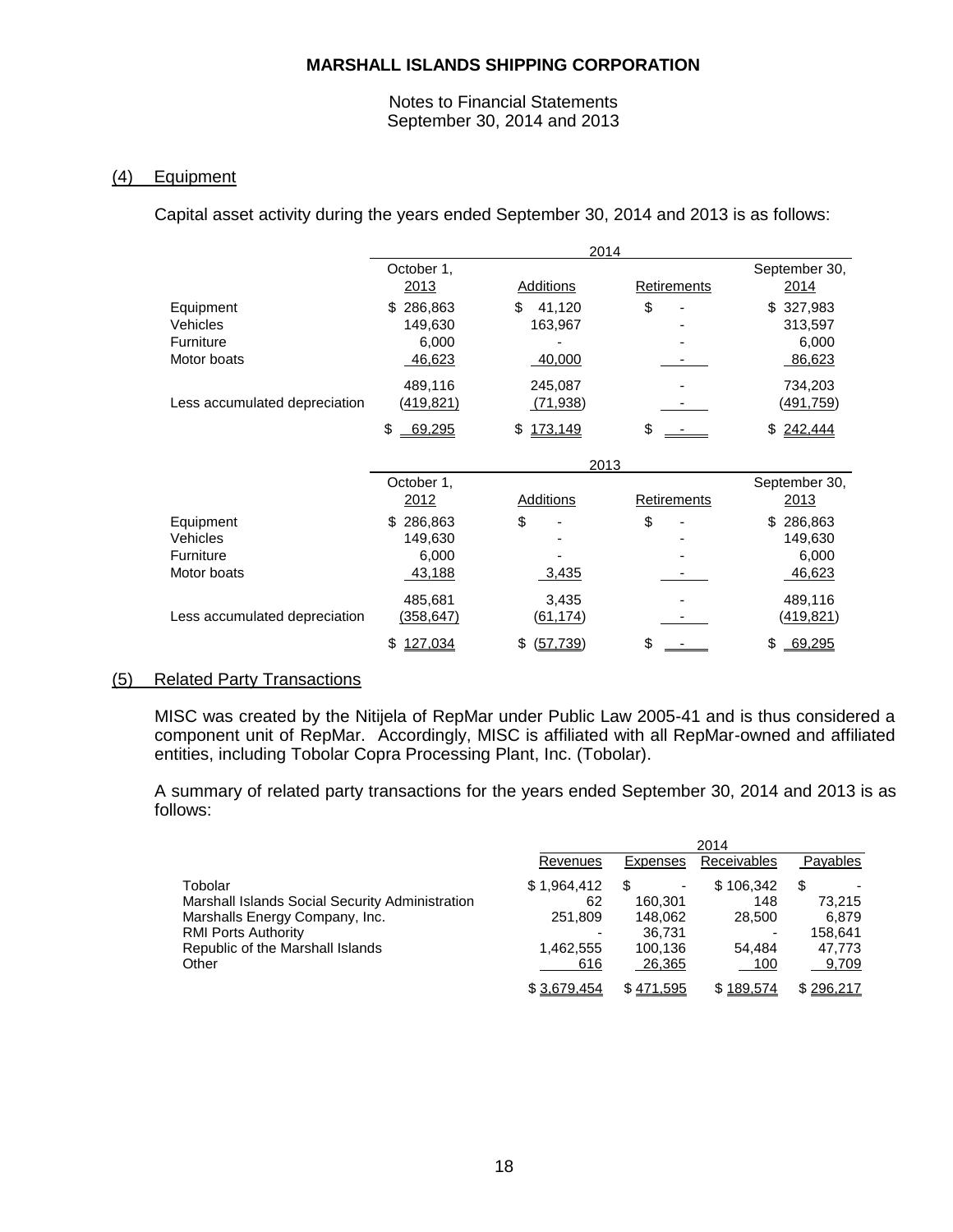Notes to Financial Statements September 30, 2014 and 2013

# (5) Related Party Transactions, Continued

|                                                 |           |           | 2013                     |           |
|-------------------------------------------------|-----------|-----------|--------------------------|-----------|
|                                                 | Revenues  | Expenses  | Receivables              | Payables  |
| Tobolar                                         | \$345.459 | \$        | \$86,606                 | S         |
| Marshall Islands Social Security Administration |           | 135.695   | $\overline{\phantom{0}}$ | 53.323    |
| Marshalls Energy Company, Inc.                  | 62        | 160.334   | $\overline{\phantom{0}}$ | 5.978     |
| <b>RMI Ports Authority</b>                      |           | 35,770    | ٠                        | 115,976   |
| Republic of the Marshall Islands                | 89.621    | 139.904   | 11.783                   | 42,855    |
| Other                                           | 643       | 20,725    | 123                      | 12,605    |
|                                                 | \$435,785 | \$492.428 | \$98,512                 | \$230,737 |

During the years ended September 30, 2014 and 2013, the operations of MISC were funded by appropriations, totaling \$1,299,057 and \$1,225,405, respectively, from the Nitijela of RepMar.

MISC occupies certain office space and utilizes five vessels belonging to RepMar at no cost. No lease agreements have been executed to formalize these arrangements. However, management is of the opinion that no rental payments for the use of these properties are anticipated. The fair value of these contributions is presently not determinable. Accordingly, the contributed use of facilities has not been recognized as revenue and expense in the accompanying financial statements.

As described in note 6, MISC leases space from a related party.

# (6) Commitments and Contingencies

## **Commitments**

MISC leased a warehouse for \$2,905 per month, effective April 1, 2011, from the RMI Ports Authority, and which expired on July 31, 2014. The lease was renewed, effective August 1, 2014, for \$2,557 per month and expires on July 31, 2016. In addition, MISC leases garage and storage space for \$688 per month from a related party, and which expired on September 30, 2013. The lease was renewed, effective October 1, 2013, for \$688 per month and expires on September 30, 2018. For the years ended September 30, 2014 and 2013, MISC recorded rent expense associated with these leases of \$77,471 and \$37,857, respectively.

Total minimum future rental payments for non-cancelable lease agreements for subsequent years ending September 30, are as follows:

| Year ending<br>September 30, |                                      |
|------------------------------|--------------------------------------|
| 2015<br>2016<br>2017<br>2018 | \$38,928<br>33,815<br>8,250<br>8,250 |
|                              | \$89,243                             |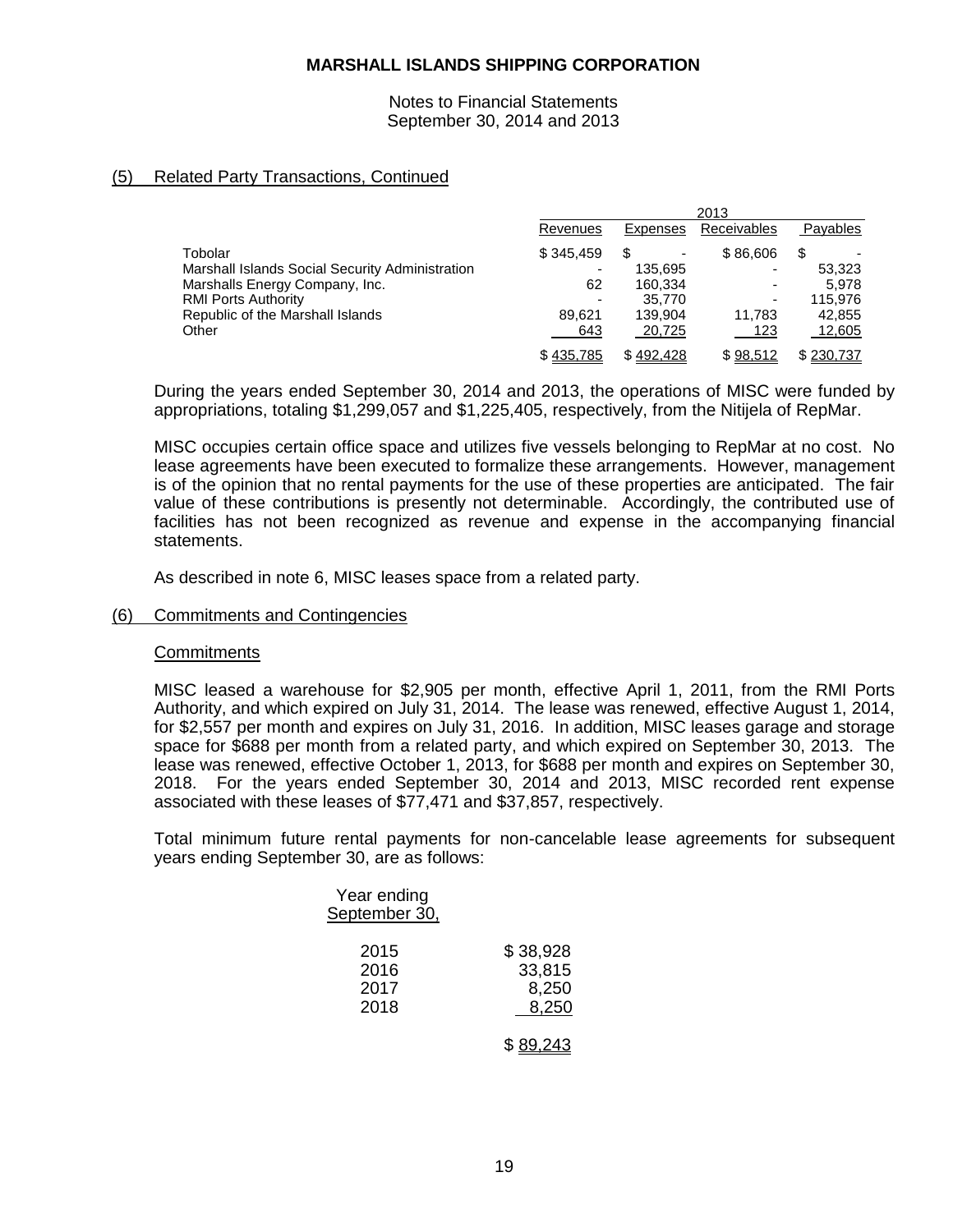Notes to Financial Statements September 30, 2014 and 2013

## (6) Commitments and Contingencies, Continued

#### **Contingencies**

During the years ended September 30, 2014 and 2013, MISC incurred losses from operations of \$1,209,825 and \$999,662, respectively. For the years ended September 30, 2014 and 2013, MISC received operational subsidies of \$1,299,057 and \$1,225,405, respectively, from the Nitijela of RepMar. Although RepMar has provided funding in the past, MISC does not have a formal agreement with RepMar to provide future funding. A significant reduction in the level of budgetary support from RepMar, if this were to occur, may have an effect on MISC's programs and activities. For the year ended September 30, 2015, RepMar appropriated \$1,270,247 to MISC for the purpose of funding operations.

MISC is party to certain legal proceedings arising from the ordinary course of its business. Management is of the opinion that the ultimate outcome of these proceedings is currently not determinable. Therefore, no provision has been recorded in the accompanying financial statements.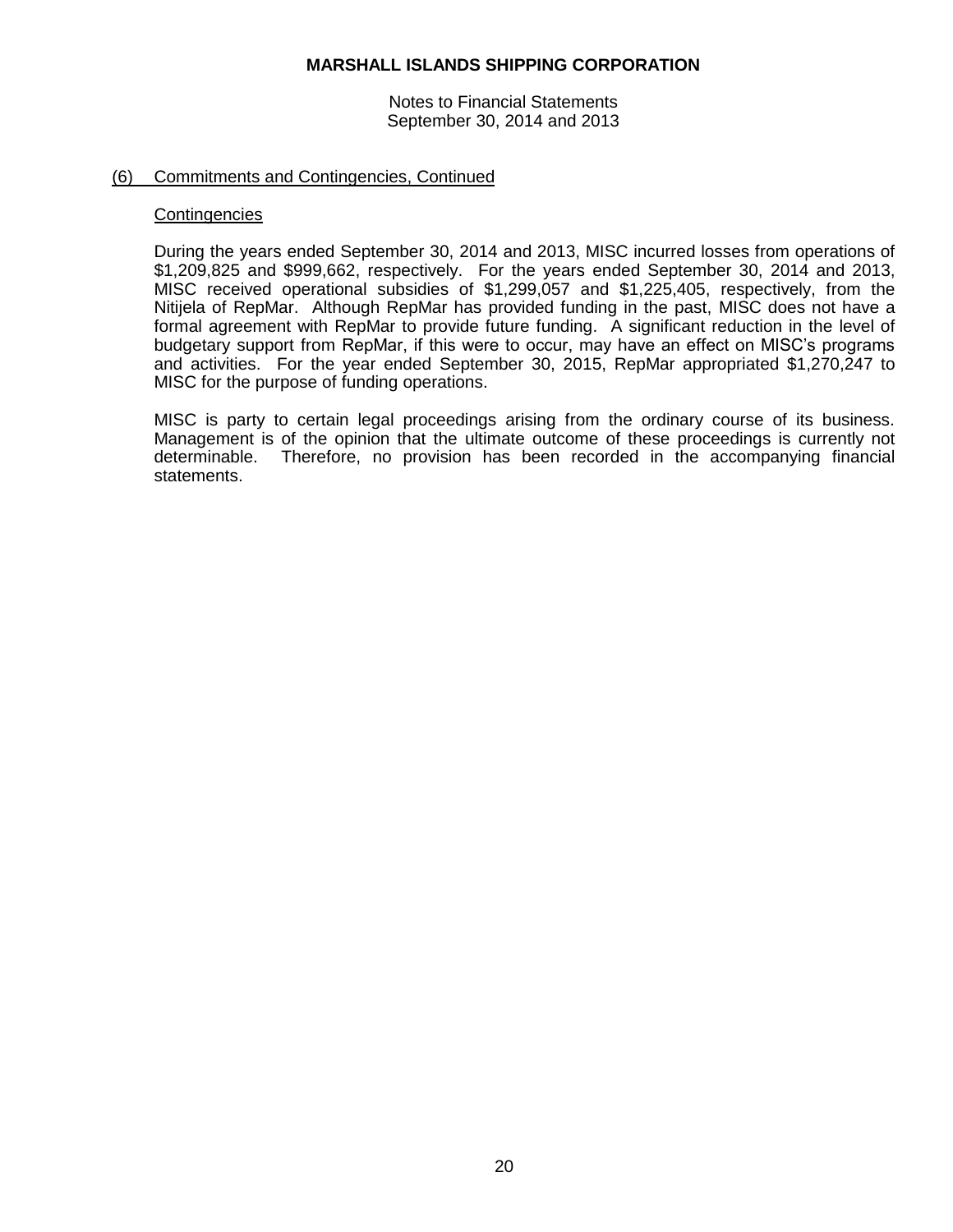

Deloitte & Touche LLP 361 South Marine Corps Drive Tamuning, GU 96913-3911 USA

Tel: (671)646-3884 Fax: (671)649-4932 www.deloitte.com

#### **INDEPENDENT AUDITORS' REPORT ON INTERNAL CONTROL OVER FINANCIAL REPORTING AND ON COMPLIANCE AND OTHER MATTERS BASED ON AN AUDIT OF FINANCIAL STATEMENTS PERFORMED IN ACCORDANCE WITH** *GOVERNMENT AUDITING STANDARDS*

Chairman Board of Directors Marshall Islands Shipping Corporation:

We have audited, in accordance with the auditing standards generally accepted in the United States of America and the standards applicable to financial audits contained in *Government Auditing Standards* issued by the Comptroller General of the United States, the financial statements of the Marshall Islands Shipping Corporation (MISC), which comprise the statement of net position as September 30, 2014, and the related statements of revenues, expenses and changes in net position and of cash flows for the year then ended, and the related notes to the financial statements, and have issued our report thereon dated July 9, 2015.

## **Internal Control Over Financial Reporting**

In planning and performing our audit of the financial statements, we considered MISC's internal control over financial reporting (internal control) to determine the audit procedures that are appropriate in the circumstances for the purpose of expressing our opinion on the financial statements, but not for the purpose of expressing an opinion on the effectiveness of MISC's internal control. Accordingly, we do not express an opinion on the effectiveness of MISC's internal control.

A *deficiency in internal control* exists when the design or operation of a control does not allow management or employees, in the normal course of performing their assigned functions, to prevent, or detect and correct, misstatements on a timely basis. A *material weakness* is a deficiency, or a combination of deficiencies, in internal control such that there is a reasonable possibility that a material misstatement of the entity's financial statements will not be prevented, or detected and corrected on a timely basis. A *significant deficiency* is a deficiency, or a combination of deficiencies, in internal control that is less severe than a material weakness, yet important enough to merit attention by those charged with governance.

Our consideration of internal control was for the limited purpose described in the first paragraph of this section and was not designed to identify all deficiencies in internal control that might be material weaknesses or significant deficiencies and therefore, material weaknesses or significant deficiencies may exist that were not identified. Given these limitations, during our audit we did not identify any deficiencies in internal control that we consider to be significant deficiencies. We did identify certain deficiencies in internal control, described in the accompanying Schedule of Findings and Responses as items 2014-001 and 2014-002, which we consider to be material weaknesses.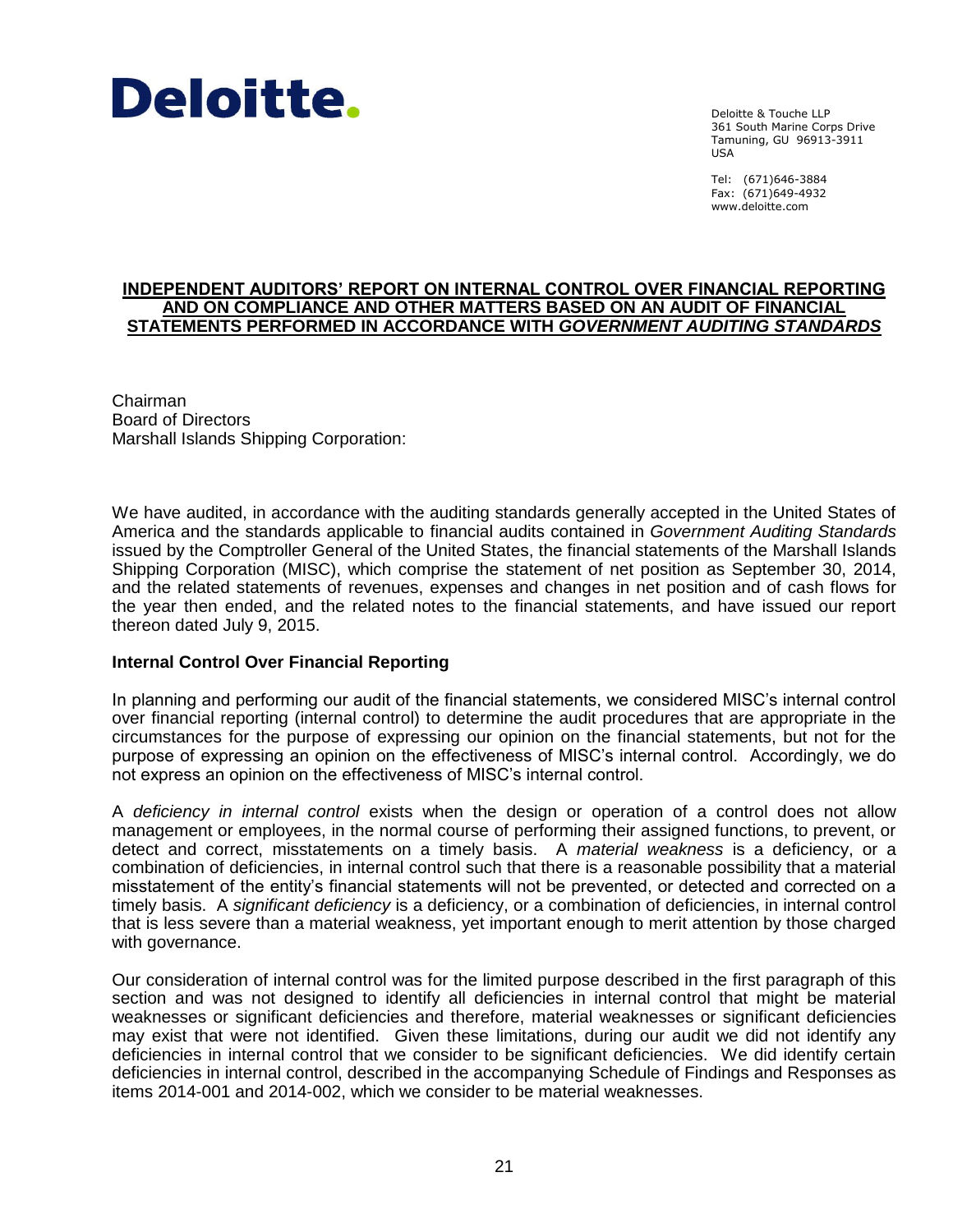# **Compliance and Other Matters**

As part of obtaining reasonable assurance about whether the MISC's financial statements are free from material misstatement, we performed tests of its compliance with certain provisions of laws, regulations, contracts, and grant agreements, noncompliance with which could have a direct and material effect on the determination of financial statement amounts. However, providing an opinion on compliance with those provisions was not an objective of our audit, and accordingly, we do not express such an opinion. The results of our tests disclosed instances of noncompliance or other matters that are required to be reported under *Government Auditing Standards* and which are described in the accompanying Schedule of Findings and Responses as items 2014-003 through 2014-005.

# **MISC's Responses to Findings**

MISC's responses to the findings identified in our audit are described in the accompanying Schedule of Findings and Responses. MISC's responses were not subjected to the auditing procedures applied in the audit of the financial statements and, accordingly, we express no opinion on them.

## **Purpose of this Report**

The purpose of this report is solely to describe the scope of our testing of internal control and compliance and the results of that testing, and not to provide an opinion on the effectiveness of the entity's internal control or on compliance. This report is an integral part of an audit performed in accordance with *Government Auditing Standards* in considering the entity's internal control and compliance. Accordingly, this communication is not suitable for any other purpose.

eloite Nachell

July 9, 2015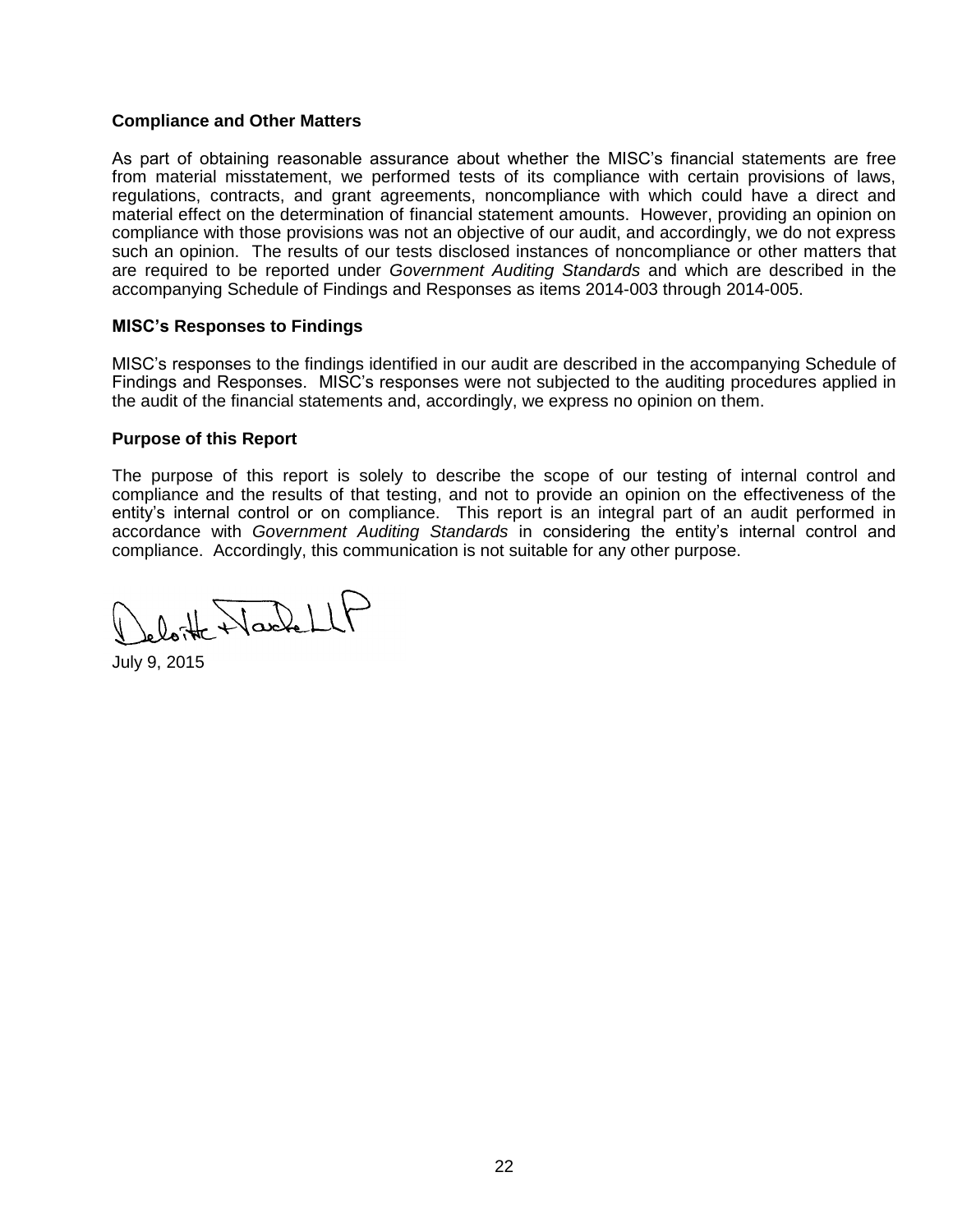Schedule of Findings and Responses Year Ended September 30, 2014

#### Finding No. 2014-001

#### Fixed Assets

Criteria: Adequate internal control policies and procedures should be established to require that the subsidiary fixed assets register includes appropriate detail, a physical inventory of fixed assets is taken and reconciled with the fixed asset register, and fixed assets are adequately safeguarded and tagged. Furthermore, policies over actual estimated useful lives and capitalization thresholds should be adopted.

Condition: MISC has not established policies and procedures over fixed assets, specifically asset lives and capitalization thresholds. Furthermore, some fixed assets are not tagged.

Fixed assets should be included in the subsidiary register with accurate descriptions, acquisition dates and amounts. Also, capitalizable tax expenses related to the purchased fixed assets should capitalized. We also noted equipment that was damaged and non-operational but was not retired or assessed for impairment.

Cause: The cause of the above condition is the lack of established policies and procedures pertaining to fixed assets.

Effect: The effect of the above condition is a potential misstatement of fixed assets.

Recommendation: We recommend that MISC adopt policies and procedures pertaining to fixed assets.

Prior Year Status: Lack of policies and procedures pertaining to fixed assets was reported as a finding in the audits of MISC for fiscal years 2007 through 2013.

Auditee Response and Corrective Action Plan:

- Who: Head Accounting Officer
- What: MISC management will review the current draft policy to ensure it remains in line with the accounting needs of MISC, it addresses any possible internal control gaps, it provides specific guidelines for capitalization thresholds and depreciation method, it addresses proper acquisition and disposal of assets, it ensures proper procedures are well documented to including tagging of the fixed assets and updating the fixed assets subsidiary ledger. Upon completion of the updates, the MISC management will submit to the Board for approval in FY 2015.

In addition, the Accounting Department will review the fixed assets subsidiary ledger and address the issues of accurate descriptions and acquisition dates and perform timely fixed asset reconciliation, including proper recording of disposal assets. Furthermore, initial efforts to have fixed asset tags have been initiated and are part of the Fixed Asset policy and process as noted above.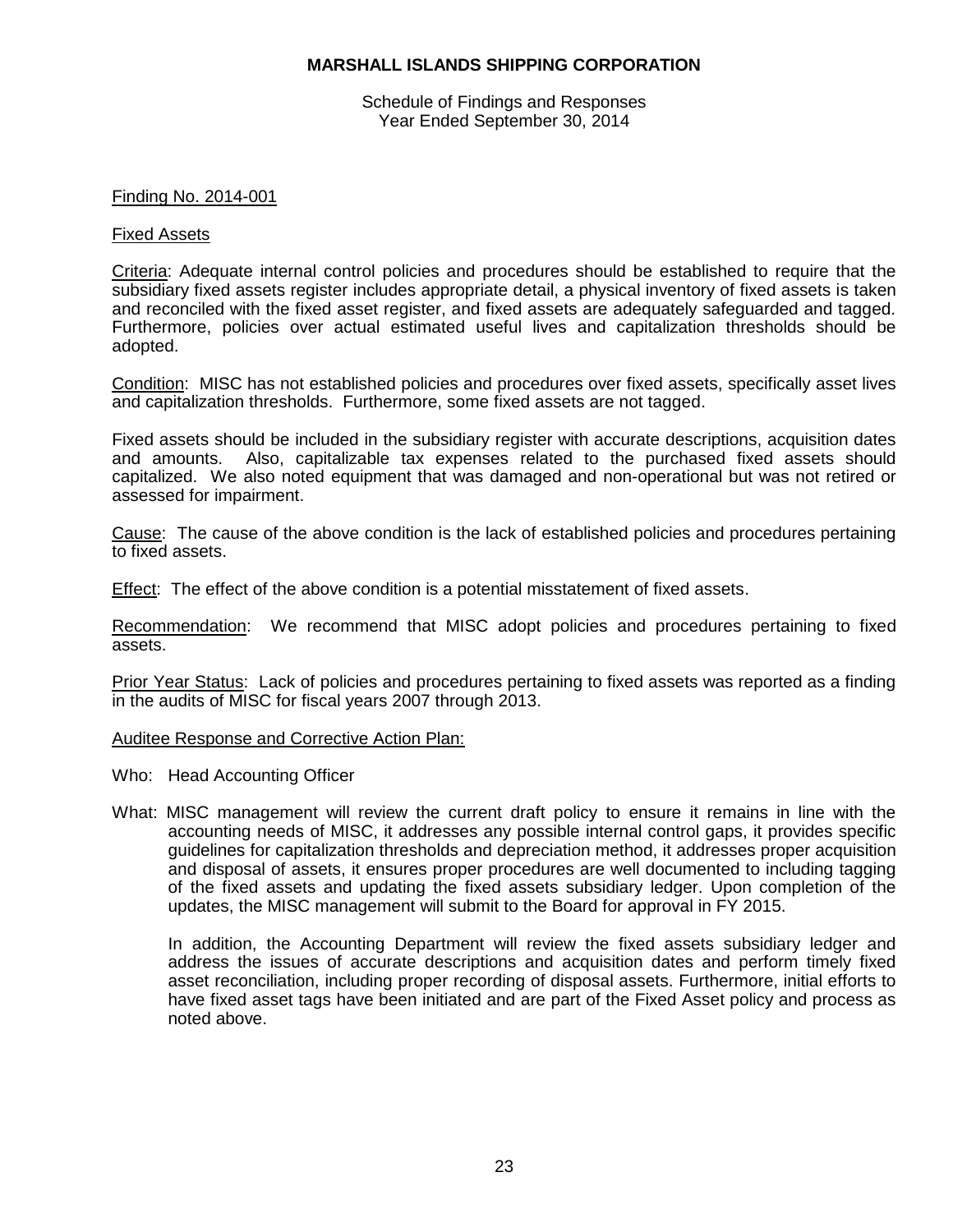Schedule of Findings and Responses, Continued Year Ended September 30, 2014

# Finding No. 2014-001, Continued

### Fixed Assets

## Auditee Response and Corrective Action Plan, Continued:

With technical assistance provided by the Asian Development Bank Development Coordination Office, the local consultant will support MISC in the fourth quarter of FY2015 to assist with finalization of the fixed asset policy and to assist the Accounting Department with capacity building and implementation of the fixed asset policy.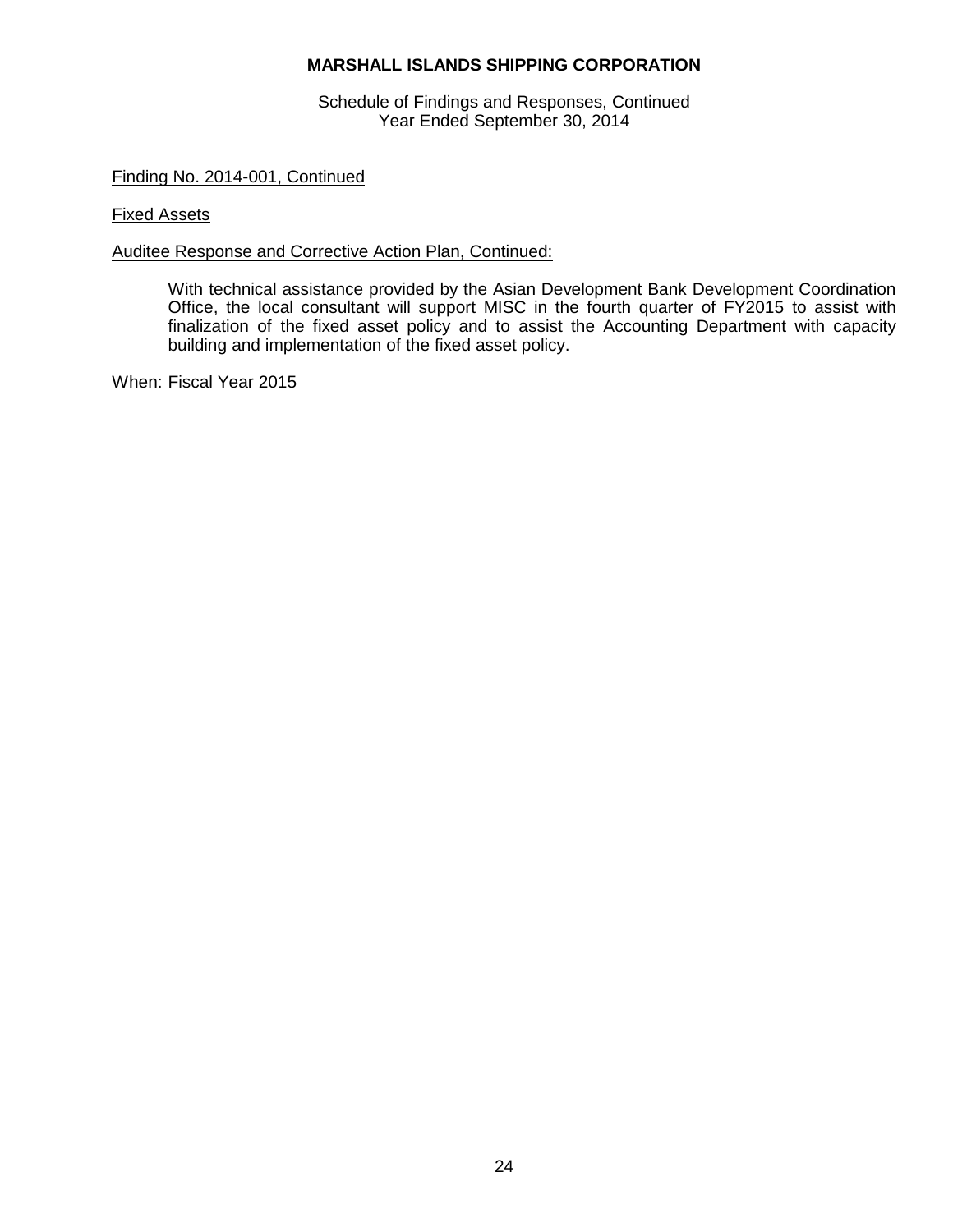Schedule of Findings and Responses, Continued Year Ended September 30, 2014

### Finding No. 2014-002

#### Revenues

Criteria: Adequate internal control policies and procedures should be established requiring that revenues be accurately supported, identified, recorded, and collected. Furthermore, pre-numbered forms should be utilized to facilitate the completeness of recorded revenue.

Condition: The following exceptions concerning revenue tests were noted:

- 1. Significant delays occur in preparation and completion of cargo and passenger manifests. As of March 20, 2015, cargo and passenger manifests for the fiscal year-ended September 30, 2014 could not be provided. Missing sequences in passenger tickets per passenger manifests were not investigated.
- 2. Cargo and passenger sales analyses per voyage (voyage report vs. recorded revenue) were not performed.
- 3. Timely reconciliation/recording of copra freight revenue was not performed.
- 4. One charter trip was provided with a charter fee discount with no written formal documentation supporting the authority to provide the discount.

Cause: The cause of the above condition is the lack of established policies and procedures that require that revenues be accurately supported, identified, recorded, and collected.

Effect: The effect of the above condition is a possible misstatement of revenues.

Recommendation: We recommend that MISC maintain and organize cargo and passenger manifests. Furthermore, we recommend that revenue analysis (cargo and passenger) be performed per voyage to verify the reasonableness of recorded revenues against voyage data provided by the booking staff. Also, we recommend that timely reconciliation or recording of revenues be performed throughout the year. Also, we recommend that all decisions, orders, rules and regulations relating to the financial operation of MISC shall be made by resolution of the Board of Directors at a meeting and shall be recorded in the minutes of such meeting of the Board.

Prior Year Status: Lack of established policies and procedures pertaining to revenues was reported as a finding in the audits of MISC for fiscal years 2007 through 2013.

Auditee Response and Corrective Action Plan:

Who: Head Accounting Officer

What: Management will establish MISC revenue policies and procedures to be in effect for FY 2015.

With technical assistance provided by the Asian Development Bank Development Coordination Office, the local consultant will support MISC in the fourth quarter of FY2015 to assist with establishment of MISC's revenue policies and procedures policy and to assist the Accounting Department with capacity building and implementation of the policy. In addition, support will be provided to address the findings.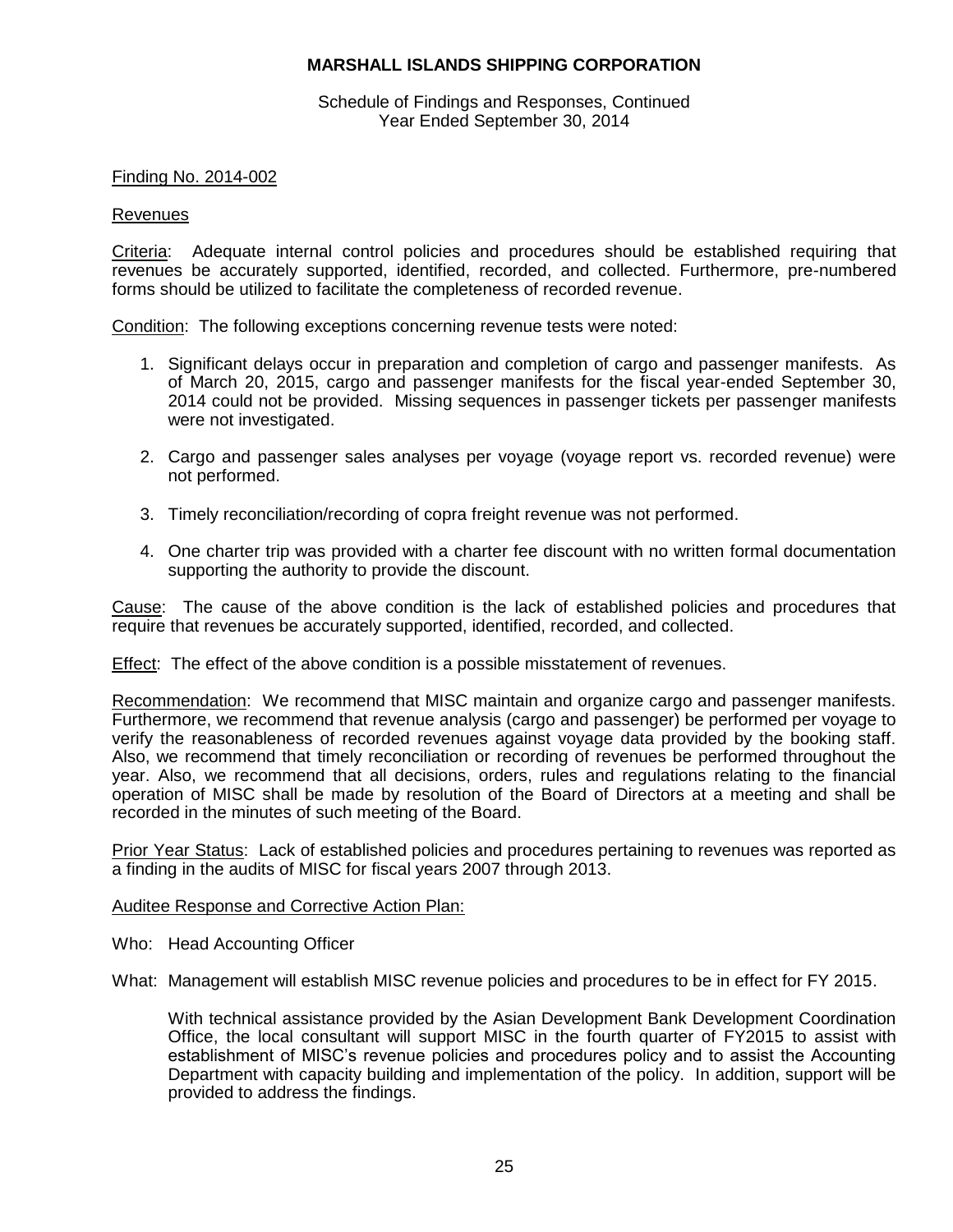Schedule of Findings and Responses, Continued Year Ended September 30, 2014

Finding No. 2014-002, Continued

**Revenues** 

# Auditee Response and Corrective Action Plan, Continued:

It is highly likely this will be a repeat finding in FY2015.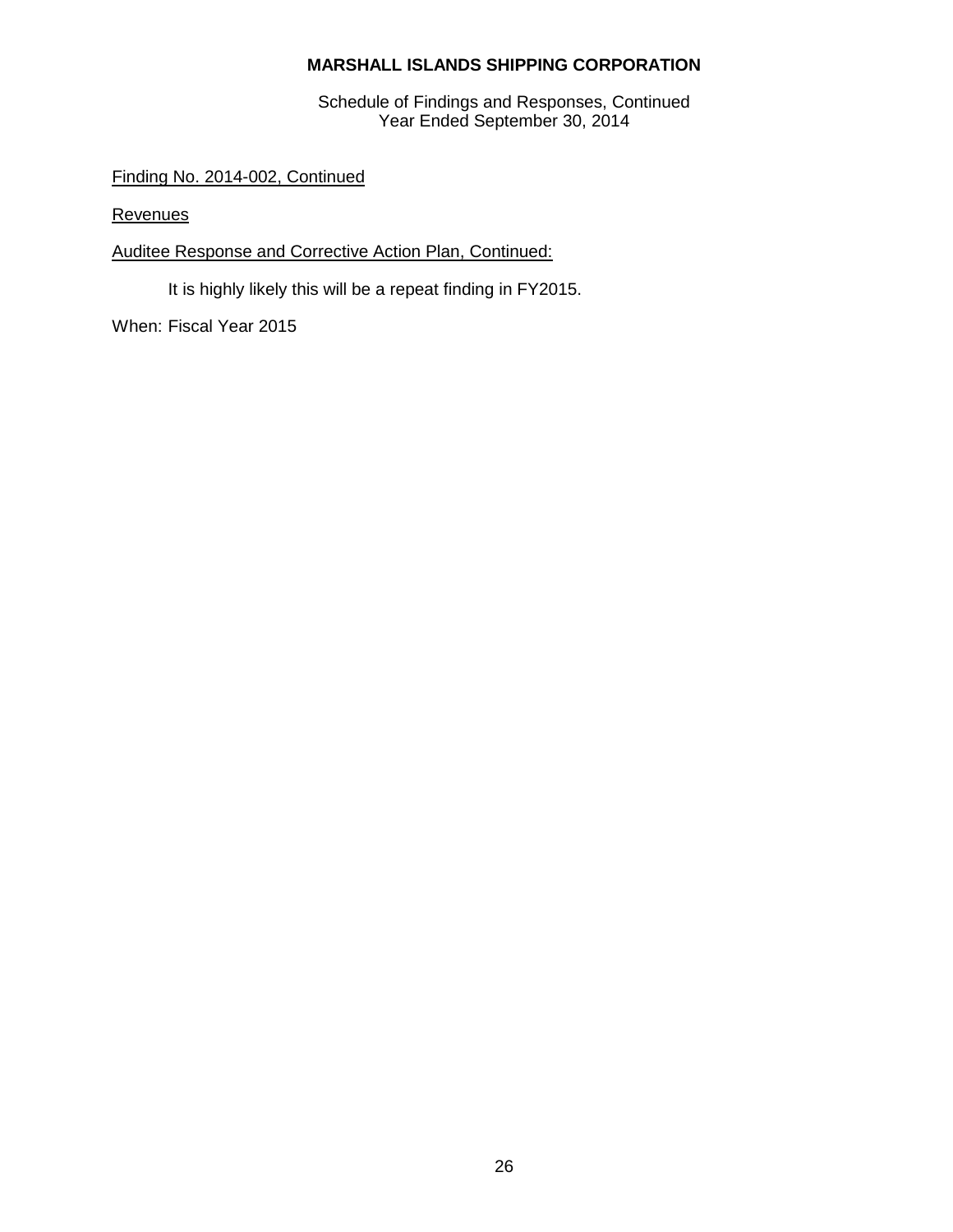Schedule of Findings and Responses, Continued Year Ended September 30, 2014

### Finding No. 2014-003

#### Local Noncompliance

Criteria: Public Law 2005-41 established the Marshall Islands Shipping Corporation (MISC) and authorized all movable and immovable property of the shipping services under the Ministry of Transportation and Communication be vest absolutely in MISC. Furthermore, all assets and liabilities, rights, duties, and obligations, and all contracts and agreements relating to shipping services existing on the date of MISC's establishment shall stand transferred and vest in MISC.

Condition: No documentation was provided to indicate that all assets, liabilities, rights, duties and obligations, and all contracts and agreements relating to shipping services existing on the date of MISC's establishment have been transferred to MISC. Specifically, five vessels (Aemman, Langdrik, Ribuuk Ae, Majuro and Kwajalein) operated by MISC and vehicles previously with the Ministry of Transportation and Communications are not recorded by MISC.

Cause: The cause of the above condition is the lack of official documentation transferring all assets and liabilities, rights, duties and obligations, and all contracts and agreements of the relating to shipping services existing on the date of MISC's establishment.

Effect: The effect of the above condition is noncompliance with requirements of Public Law 2005-41.

Recommendation: We recommend that management comply with the requirements of Public Law 2005-41.

Prior Year Status: Noncompliance with Public Law 2005-41 was reported as a finding in the audits of MISC for fiscal years 2007 through 2013.

#### Auditee Response and Corrective Action Plan:

- Who: Head Accounting Officer
- What: The noncompliance issue with the Public law 2005-41 has been escalated to the MISC Board. Management's understanding of the progress to have the assets transferred to MISC, as appropriate is slow and at a standstill.

With technical assistance provided by the Asian Development Bank Development Coordination Office, the local consultant will support MISC in the fourth quarter of FY2015 to assist with addressing this issue, including preparing the supporting documentation and required documents for all relevant government stakeholders signatory to include Ministry of Finance and Ministry of Transportation & Communication.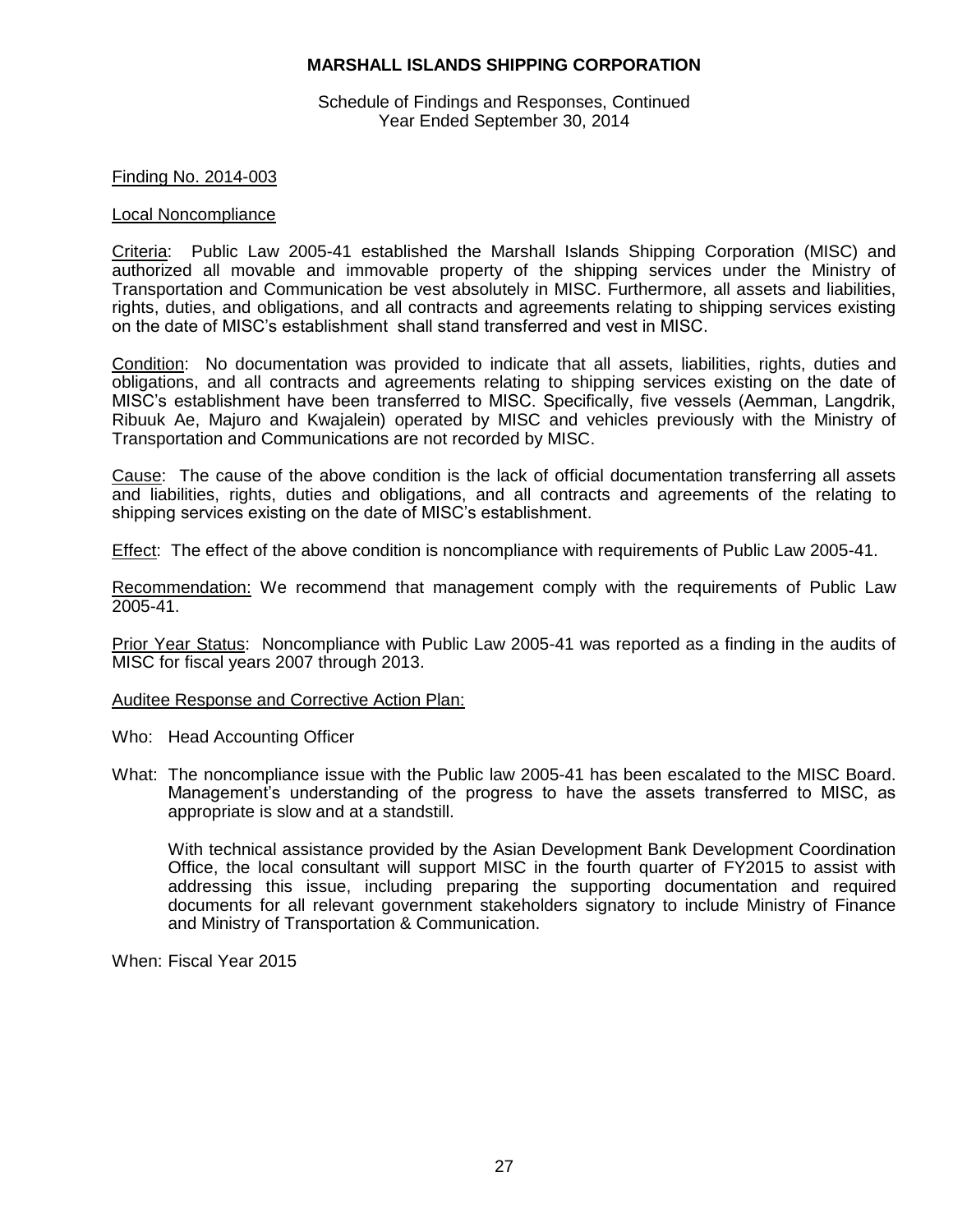Schedule of Findings and Responses, Continued Year Ended September 30, 2014

Finding No. 2014-004

### Local Noncompliance

Criteria: RepMar's Procurement Code states the following:

- (a) Section 124 unless otherwise authorized by law, all Government contracts shall be awarded by competitive sealed bidding.
- (b) Section 127 procurement of goods and services not exceeding \$25,000 may be made in accordance with small purchase procedures promulgated by RepMar's Policy Office. Small purchase procedures are those relatively simple and informal methods for securing services, supplies, or other property that do not cost more than \$25,000. RepMar's Ministry of Finance has previously declared that if small purchase procedures are used, price or rate quotations shall be obtained from an adequate number of qualified sources.
- (c) Section 128 a contract may be awarded for supply, service, or construction item without completion when it is determined in writing that there is only one source for the required supply, service, or construction them.

Condition: MISC does not have a formal procurement policy requiring documentation indicating the history of procurement to be maintained on file.

Cause: The cause of the above condition is the lack of established policies and procedures requiring documentation of procurement procedures to ensure compliance with RepMar's Procurement Code.

Effect: The effect of the above condition noncompliance with RepMar's Procurement Code.

Recommendation: We recommend that management establish policies and procedures to be in compliance with RepMar's Procurement Code.

Prior Year Status: Noncompliance with RepMar's Procurement Code was reported as a finding in the audits of MISC for fiscal years 2007 through 2013.

Auditee Response and Corrective Action Plan:

- Who: Head Accounting Officer
- What: MISC will adopt the RepMar Procurement policy requiring a minimum of three quotes. In addition, MISC will tailor its Procurement policy to the specialized needs of MISC. In some case, MISC access to vendors in the shipping industry is limited for ordering shipping vessel parts. In the case where a minimum of three quotes cannot be met, the Accounting Department will ensure to clearly document the deviation and in compliance with the RepMar Procurement policy.

It is highly likely this will be a repeat finding in FY2015.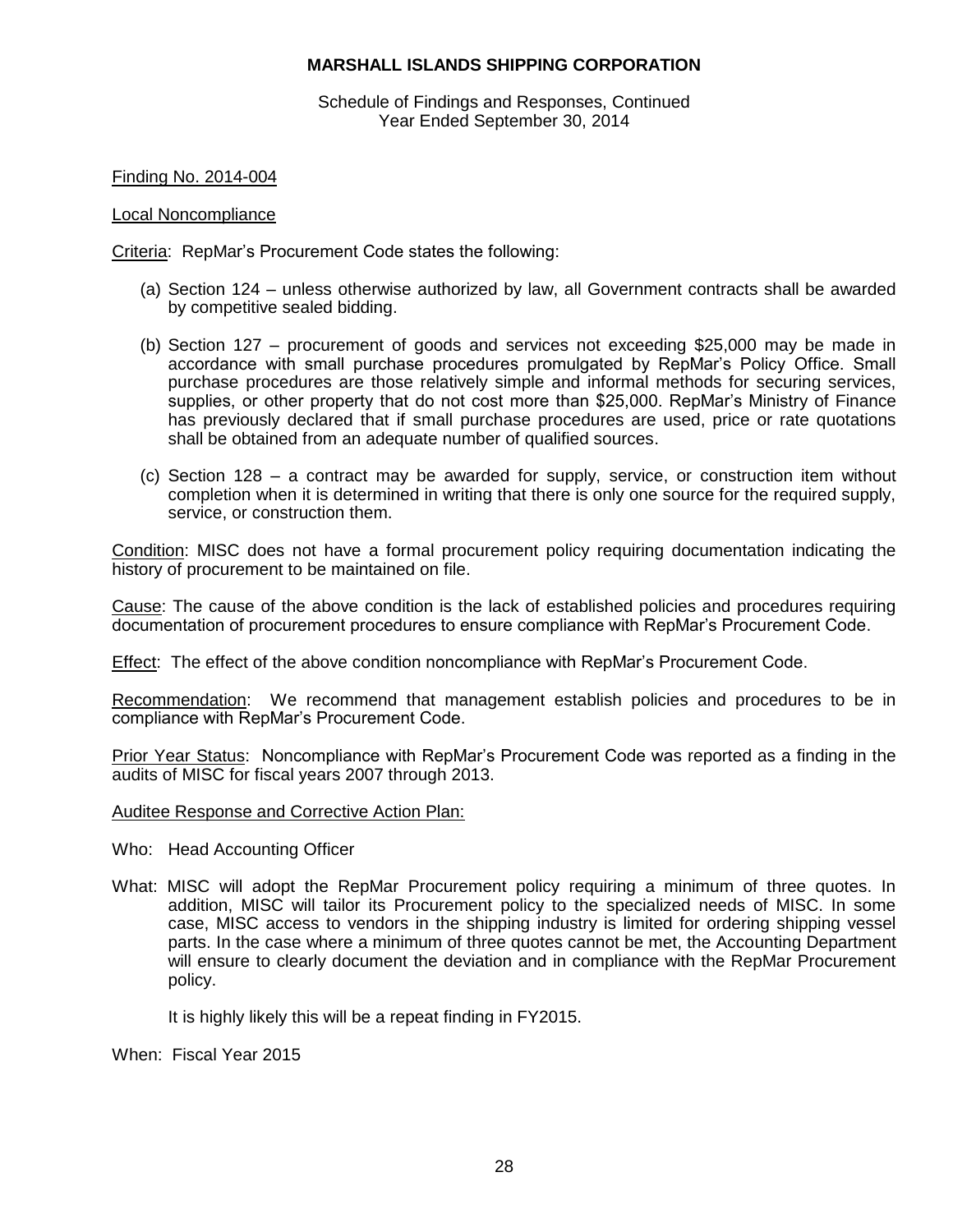Schedule of Findings and Responses, Continued Year Ended September 30, 2014

## Finding No. 2014-005

#### Local Noncompliance

Criteria: Section 426 of Marshall Islands Shipping Corporation Act, 2004 states the following:

- (a) The Corporation may from time to time fix charges for services provided by the Corporation.
- (b) In fixing the charges, the Corporation must follow the procedures set out in this section.
- (c) Before fixing the charges, the Corporation must submit the proposed charges to Cabinet for approval.
- (d) The Corporation must publish notice of charges in the local newspaper or the local radio station.

Condition: MISC charges are based on new rates which were not approved by the Cabinet.

Cause: The cause of the above condition is approval by the Cabinet has not been obtained.

**Effect:** Noncompliance with Marshall Islands Shipping Corporation Act, 2004 appears to have occurred.

Recommendation: We recommend that management obtain approval from the Cabinet to be in compliance with Marshall Islands Shipping Corporation Act, 2004.

#### Auditee Response and Corrective Action Plan:

Who: Head Accounting Officer

What: MISC currently operates based on tariff rates established back in 1983. With high fuel prices today, there is a critical need for MISC to review and increase its tariff rate. In September 2011, MISC had prepared a proposal for Cabinet to approve a minimal increase in rates for shipping services. As required, the new rates were published to the general public to foster awareness and as required by Section 426 of Marshall Islands Shipping Corporation Act, 2004. To date, Cabinet approval has not been obtained. In FY2014, new rates were applied erroneously. Immediate corrective action to revert back to the old rates is in effect as of 30 June 2015.

MISC and the Board of Directors will revive its lobbying efforts with Cabinet members to approve the proposed new rates. Given the sensitivity of the matter with increasing rates, MISC and Board of Director shall revise its current rate increase proposal. A different approach perhaps shall be to keep the same passenger and cargo rates but appeal to the Cabinet to consider allowing the rate increase for charter rates, thereby having a lesser impact on vulnerable groups in the outer island.

Given the timing of the new finding being presented to MISC, it is highly likely this will be a repeat finding in FY2015 but will be resolved in FY2016.